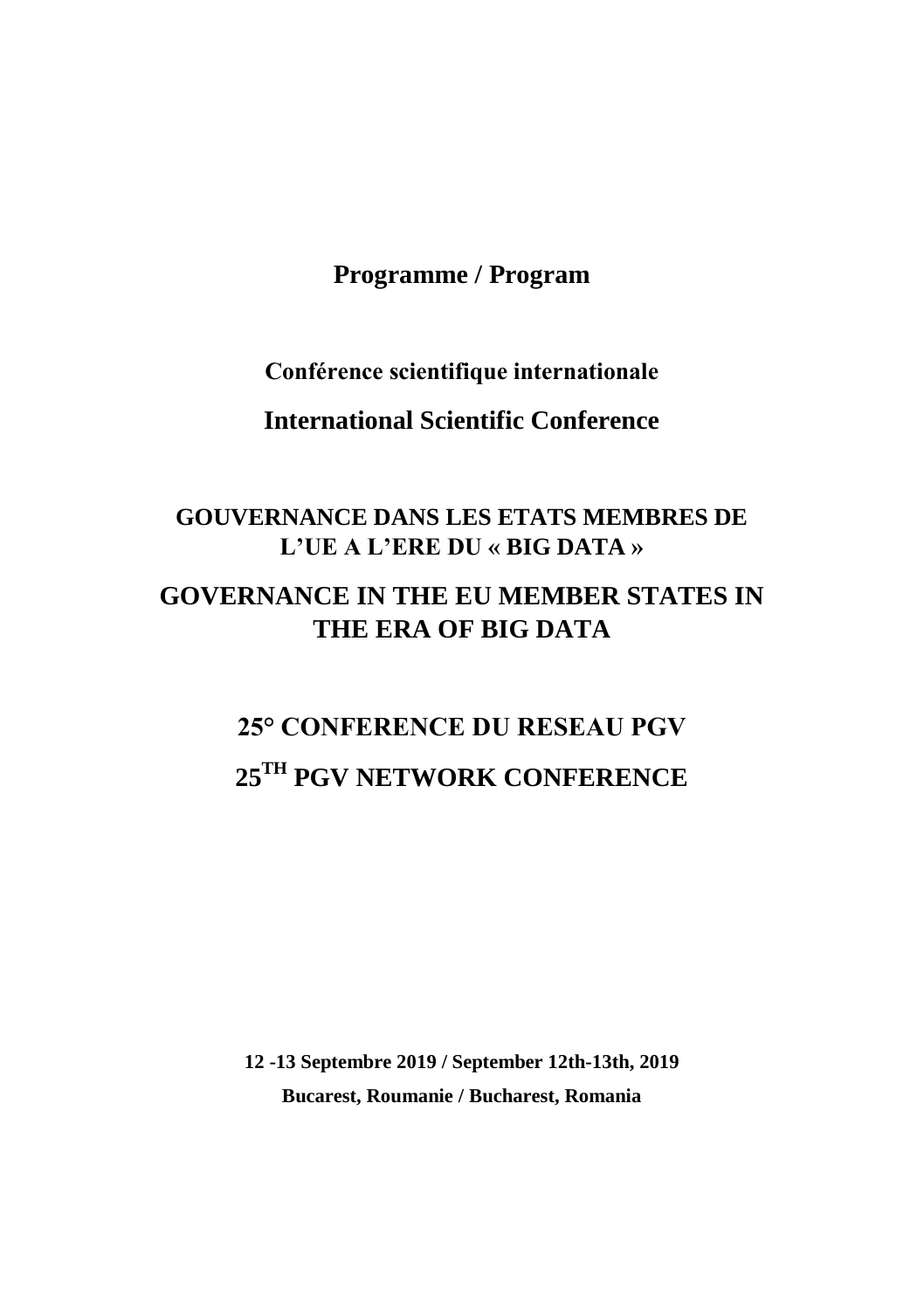Avec le soutien de / In partenership with:

**Institut Universitaire de Technologie 2 (IUT2) Groupe de Recherche et d'Etude en Gestion (GREG) Revue Management et Gouvernance (RMG) Revue des Sciences de Gestion Direction et Gestion (RSG) Journal of Economic Computation and Economic Cybernetics Studies and Research Romanian Journal of Economic Forecasting The Journal Amfiteatru Economic Romanian Statistical Review Romanian Statistical Review Supplement Theoretical and Applied Economics Academic Journal of Economic Studies International Journal of Academic Research in Accounting, Finance and Management Sciences Economica- ASEM Chișinău, Moldova**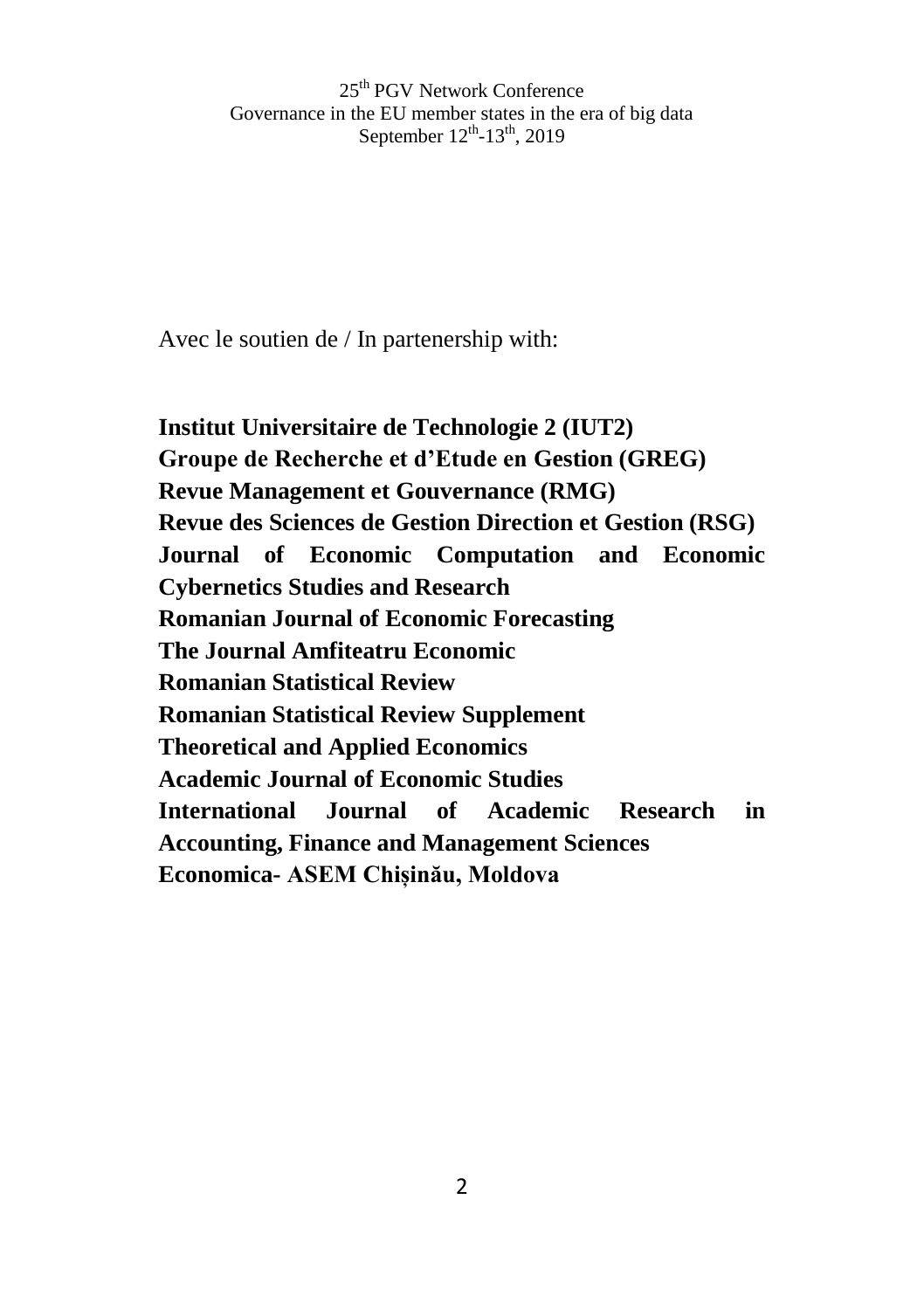### **AGENDA DE LA CONFÉRENCE / CONFERENCE AGENDA**

### **Jeudi 12 septembre 2019 / Thursday, September 12th, 2019**

- 9.30 - 10.00: Enregistrement des participants / Registration of the participants

- 10.00 - 11.00: Ouverture de la conférence et messages de bienvenue / Opening of the conference and speeches by representatives of PGV, organizers and personalities

- 11.00 - 11.20: Pause café / Coffee break

- 11.20 - 12.30: Séance plénière avec une présentation de 3 communications / Plenary session in which will be presented 3 communications

- 12.30 - 14.00: Déjeuner à Artifex Université / Lunch break at Artifex University

- 14.00 - 17.30: Sessions ateliers / Section sessions

- 19.00: Diner dans un restaurant roumain / Dinner at a Romanian restaurant

#### **Vendredi 13 Septembre 2019 / Friday, September 13th, 2019**

- 9.00 - 10.30: Sessions ateliers / Section sessions

- 10.30 - 10.50: Pause café/ Coffee break

- 10.50 - 12.30: Sessions ateliers / Section sessions

- 12.30 - 14.00: Pause déjeuner à Artifex Université / Lunch break at Artifex University

- 14.00 - 15.00: Synthèse des travaux en commissions et en plénières / Summary of the work in plenary session and sections;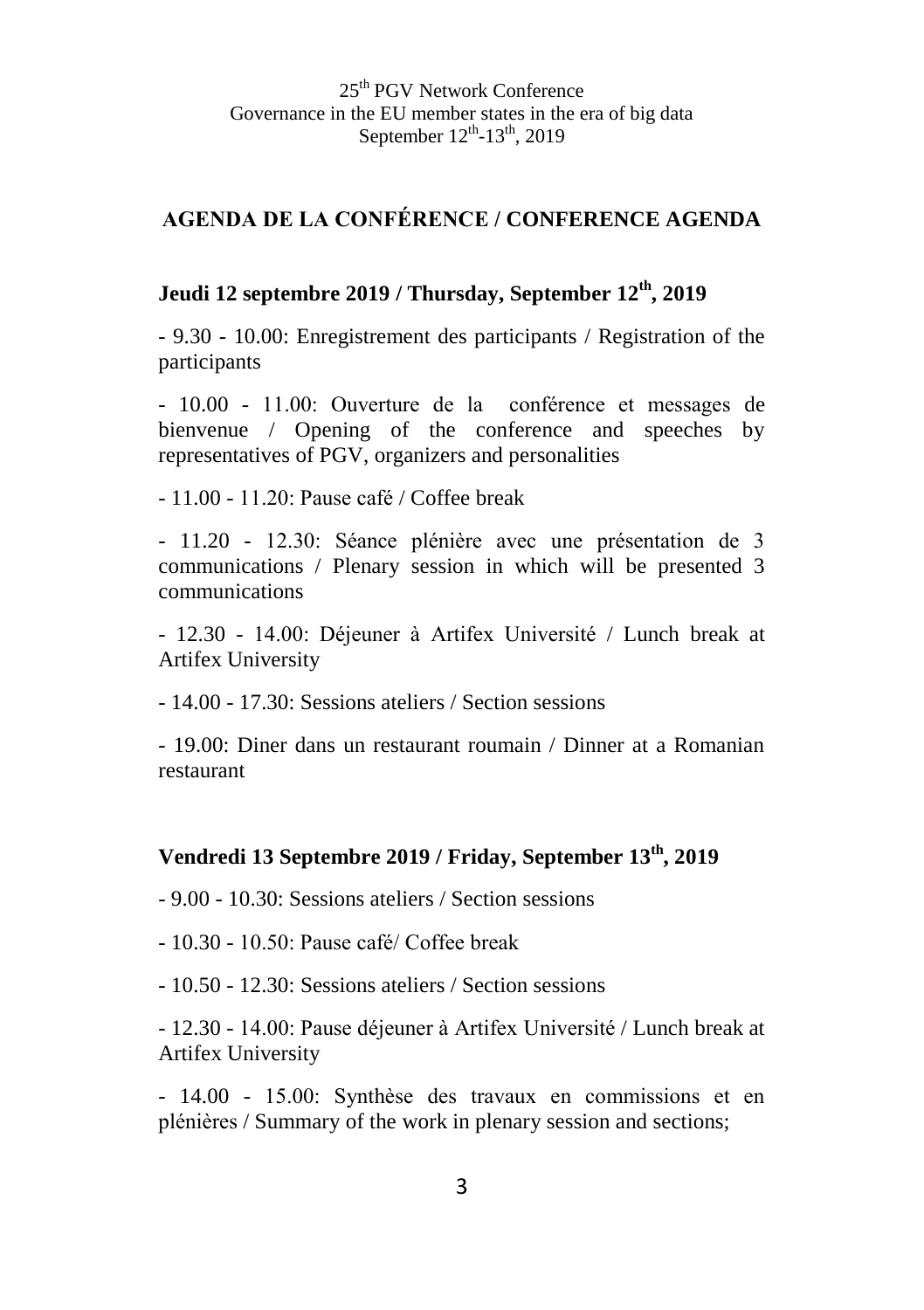- 15.00 - 16.00: Intervention de Prof Radu Burlacu, directeur du laboratoire CERAG Grenoble / Discussion with Prof Radu Burlacu, director of laboratory CERAG (Centre d'Etudes et de Recherches Appliquées à la Gestion, Grenoble Université Alpes France).

"Quels sont les enjeux de la recherche universitaire et la politique des publications en Europe ? / Which are the issues for the university's research and the policy of publishing in Europe ?"

- 16.00 – 16.20: Pause café / Coffee break

-16.20-18.00 : Assémblée générale du réseau PGV et Intervention de Eric Giraudin sur le communication PGV / General Assembly of the Network and discussion with Eric Giraudin in charge of the communication of the PGV Network.

- 18.00: Closing the conference

- 19.00: Dinner.

#### **Samedi 14 Septembre 2019 / Saturday, September 14th 2019**

Journée touristique et culturelle: Tour de Bucarest ou Palais du Parlement ou Musée/cultural and touristic activities for interested participants / Tour of Bucharest or visit to the People's House (Parliament Palace) or visiting the Village Museum.

For participants at the tourist program, the end of the visit will be around 13.00, Lunch time.

La conférence impliquera des sessions plénières et parallèles. The Conference will involve both Plenary Session and also Parallel Sessions.

La conférence se tiendra à **Bucarest**, à l'**Université** "**ARTIFEX"**, rue Economu Cezărescu, no. 47, secteur 6.

The Conference will take place in **Bucharest**, at the **"ARTIFEX" University**, Economu Cezărescu Street, no. 47, 6th district.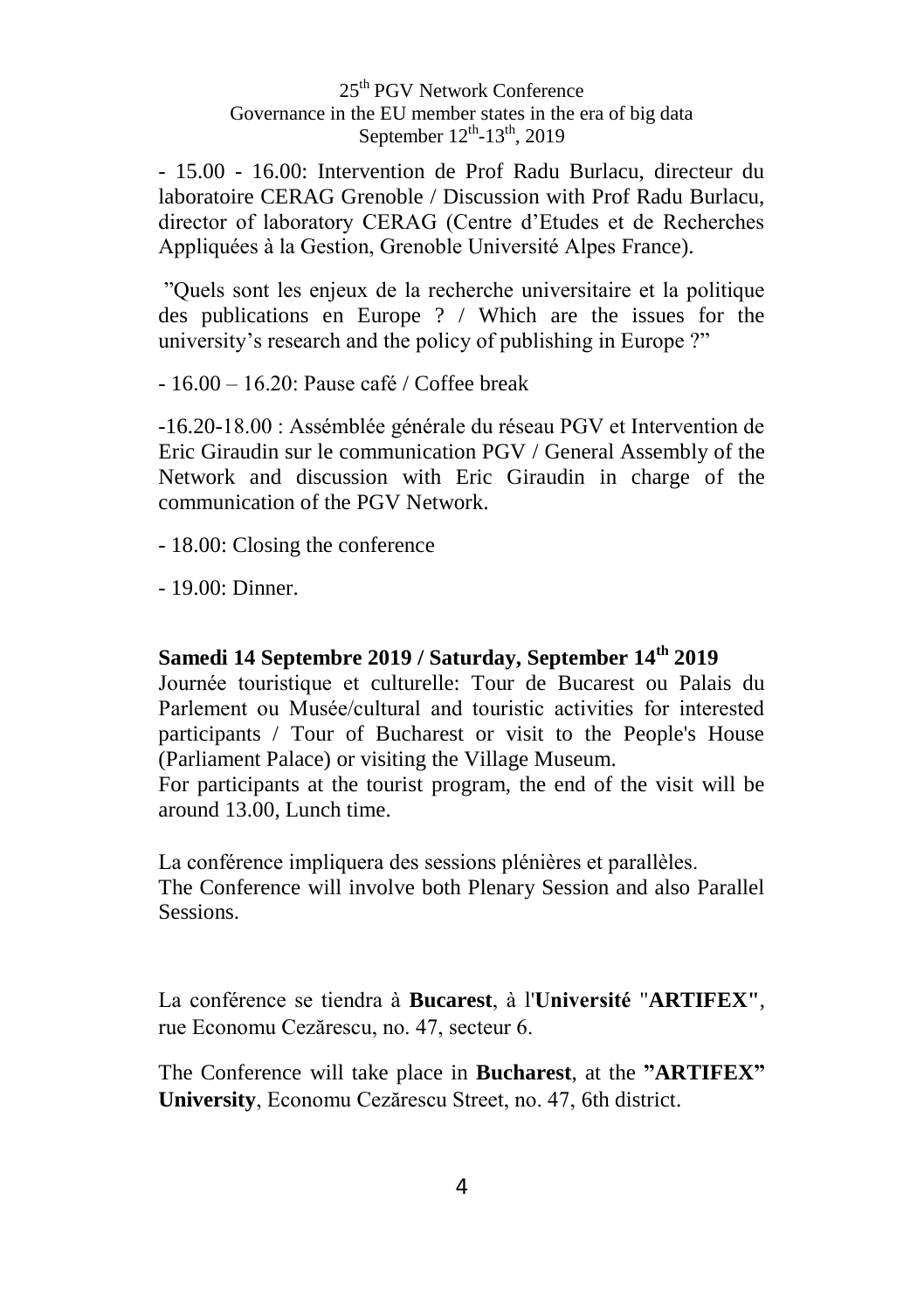### **COMITÉ SCIENTIFIQUE / SCIENTIFIC COMMITTEE**

Anghelache Constantin, Université Artifex de Bucarest, Roumanie Belattaf Matouk, Université de Ouargla, Algérie Bogalska-Martin Ewa, Université de Grenoble Alpes, France Boyer André, Université de Nice Sophia-Antipolis, France

Kita Jaroslav, Université Economique de Bratislava, République Slovaque

Lukasova Ruzena, Université Masaryk de Brno, République **Tchèque** 

Malinowska Miroslawa, Université Economique de Katowice, Pologne

Marasova Jana, Université Matej Bel de Banska-Bystrica, République Slovaque

Martin Claude, Université de Grenoble Alpes, France

Montesi Cristina, Université de Perugia Siège de Terni, Italie

Nowakowska Aleksandra, Université de Lodz, Pologne

Otto Jacek, Université Technique de Lodz, Pologne

Pagliacci Mario, Université de Perugia Siège de Terni, Italie

Pellat Ghislaine, Université Grenoble Alpes, France

Peyroux Catherine, Université Montpellier III Paul Valéry, France

Pietrzyk Irena, Université Economique de Cracovie, Pologne

Privarova Magda, Université Economique de Bratislava, République Slovaque

Richet Xavier, Université Paris Sorbonne Nouvelle

Rkibi Tawfiq, Université Internationale de Casablanca, Maroc

Stefan Liana, Université Timisoara, Roumanie

Sterbova Ludmila, Université Economique de Prague, République Tchèque

Sulkowski Lukasz, Université des Sciences Sociales de Lodz, Pologne

Tonkowa Stanka, Université UNWE Sofia, Bulgarie

Terra da Motta Joana, Université Européenne de Lisbonne, Portugal Tomidajewicz Janusz, Université de Zielona Gora Pologne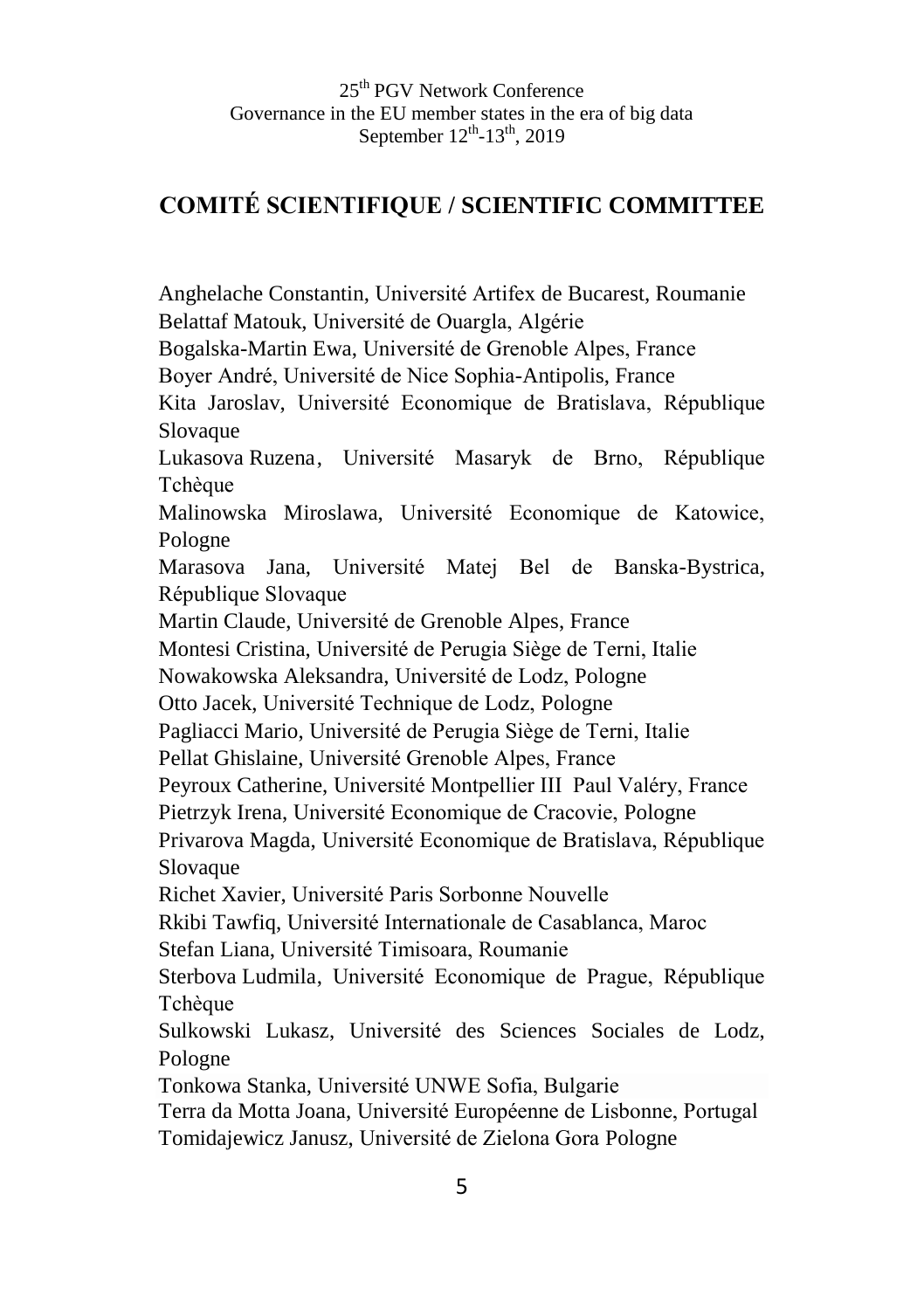### **COMITÉ D'ORGANISATION /**

### **ORGANIZING COMMITTEE**

Prof. Constantin Anghelache PhD (Artifex University of Bucharest / member of the board of directors of PGV / first vice-president of SRS)

Prof. Marin Dinu PhD (Bucharest University of Economic Studies - BUES / General Secretary of AGER);

Prof. Constantin Mitruț PhD (President of SRS / BUES);

Prof. Cristian Marian Barbu PhD (Artifex University of Bucharest - President / SRS Member);

Prof. Alexandru Lucian Manole PhD (PGV member / Artifex University of Bucharest - rector / member of the board of directors of SRS);

Prof. Gheorghe Săvoiu PhD (University of Piteşti / Vice-president of SRS);

Prof. Vergil Voineagu PhD (BUES / Vice-president of SRS);

Prof. Liviu Begu PhD (BUES / member of the board of directors of SRS);

Prof. Emilia Țițan PhD (BUES / member of the board of directors of SRS);

Prof. Radu Titus Marinescu PhD (Artifex University of Bucharest / SRS member);

Prof. Dan Năstase PhD (Artifex University of Bucharest - dean / SRS member);

Prof. Mircea Alecsandru Udrescu PhD (Artifex University of Bucharest / SRS member);

Prof. Ion Partache PhD (Moldavian Academy of Economics Studies)

Assoc. prof. Mădălina-Gabriela Anghel PhD (Artifex University of Bucharest / Vice-president of SRS / PGV member);

Assoc. prof. Andrei Buiga PhD (Artifex University of Bucharest dean / SRS member);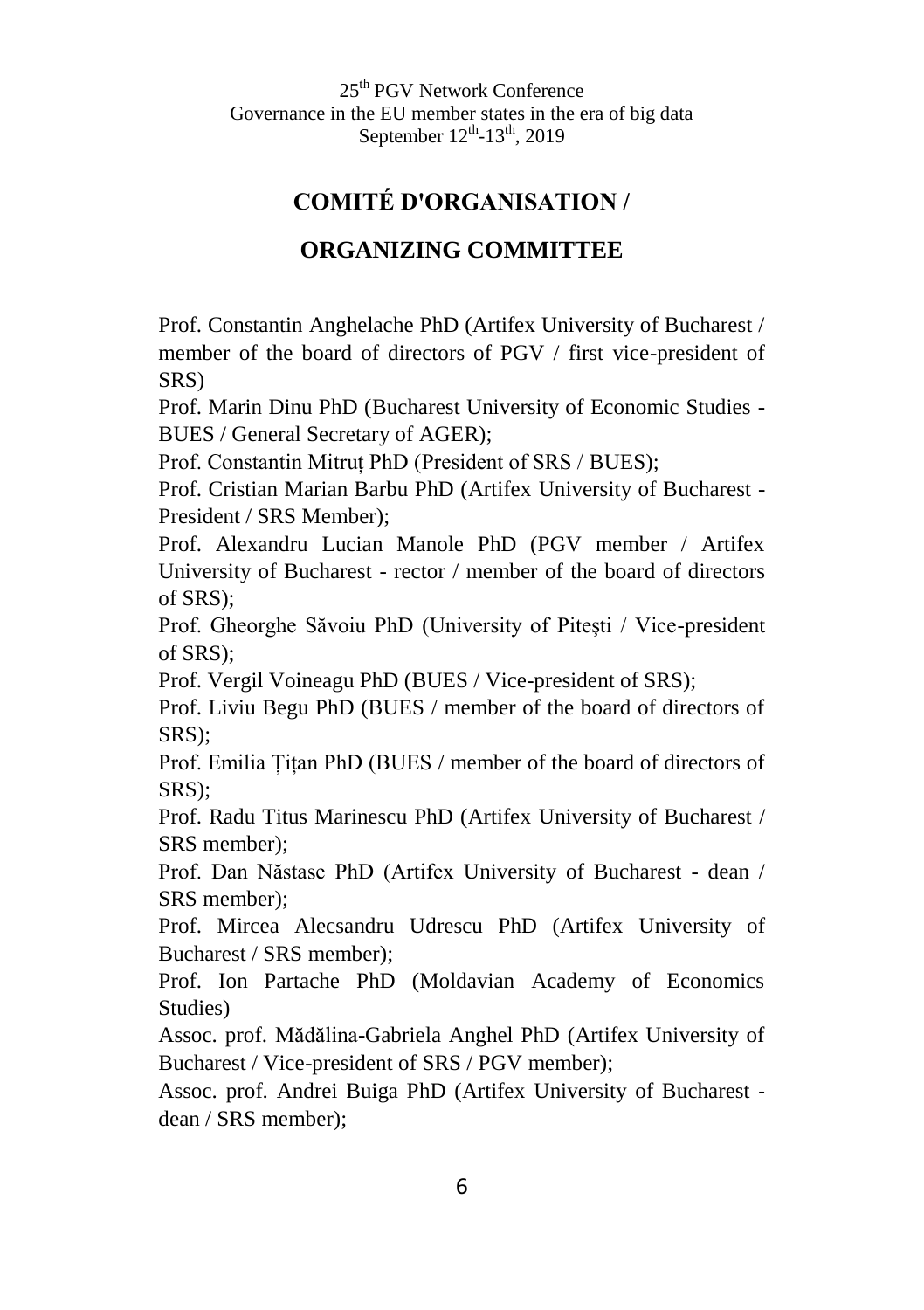Assoc. prof. Sorin Căpușneanu PhD (Christian University Dimitrie Cantemir)

Assoc. prof. Virginia Cucu PhD (Artifex University of Bucharest);

Assoc. prof. Cătălin Deatcu PhD (General Secretary of the Artifex University of Bucharest / SRS member);

Assoc. prof. Aurelian Diaconu PhD (Artifex University of Bucharest / SRS member);

Assoc. prof. Sorin Gabriel Gresoi PhD (Artifex University of Bucharest / SRS member);

Assoc. prof. Cristina Elena Protopopescu PhD (Artifex University of Bucharest-prorector);

Assoc. prof. Anca Mihaela Teau PhD (Artifex University of Bucharest);

Lecturer Ana Carp PhD (Artifex University of Bucharest / SRS member);

Lecturer Alina Gheorghe PhD (Artifex University of Bucharest / SRS member);

Ec. Grigorie Grama (General Secretary of SRS);

Ec. Simona Bara PhD (SRS);

Ec. Ioan Gâlceavă (member of the board of directors of SRS);

Ec. Marius Augustin Pop PhD (SRS);

Ec. Marin Stănică (member of the board of directors of SRS);

Ec. Corina Diana Dinu (Artifex University of Bucharest);

Ec. Monica Ursu (Artifex University of Bucharest);

Ec. Cosmin Boidocan (Artifex University of Bucharest).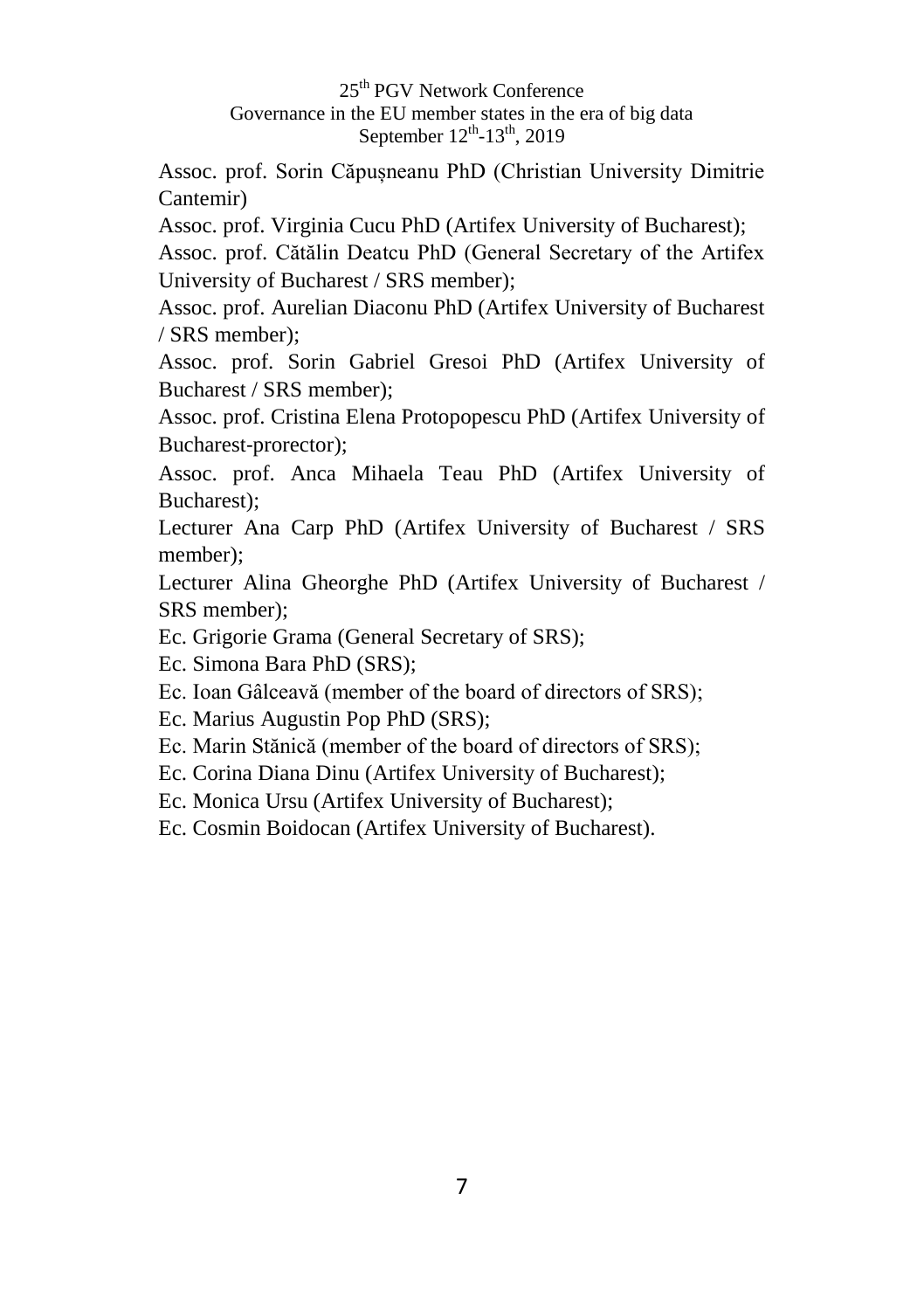### **OFFICIAL OPENING AND PLENARY SESSION**

**Thursday, September 12th, 2019** 10.00-11.00

### **Opening: Prof. Constantin ANGHELACHE PhD**-

*President of organizing committee, Artifex University of Bucharest / member of the board of directors of PGV / first vice-president of SR*

**Welcome address Sevastița GRIGORESCU,** *President of the Adimistration Council of the ARTIFEX University of Bucharest*

#### **Ghislaine PELLAT**

*Coordinator. Université Grenoble Alpes. France. President of the PGV Network*

**Prof. Gheorghe ZAMAN PhD,** *Correspondent member of the Romanian Academy, President of the General Association of the Romanian Economists*

**Prof. Constantin MITRUȚ, PhD** *Bucharest University of Economic Studies. President of the Romanian Statistics Society*

**Prof. Dorel PARASCHIV PhD** *Pro-rector of the Academy of Economic Studies of Bucharest, General Secretary of the Association of Economics Faculties from Romania*

**Prof. Gheorghe HURDUZEU PhD** *Academy of Economic Studies of Bucharest*

**Prof. Bogdan OANCEA PhD** *Director of the National Institute of Statistics, Bucharest University*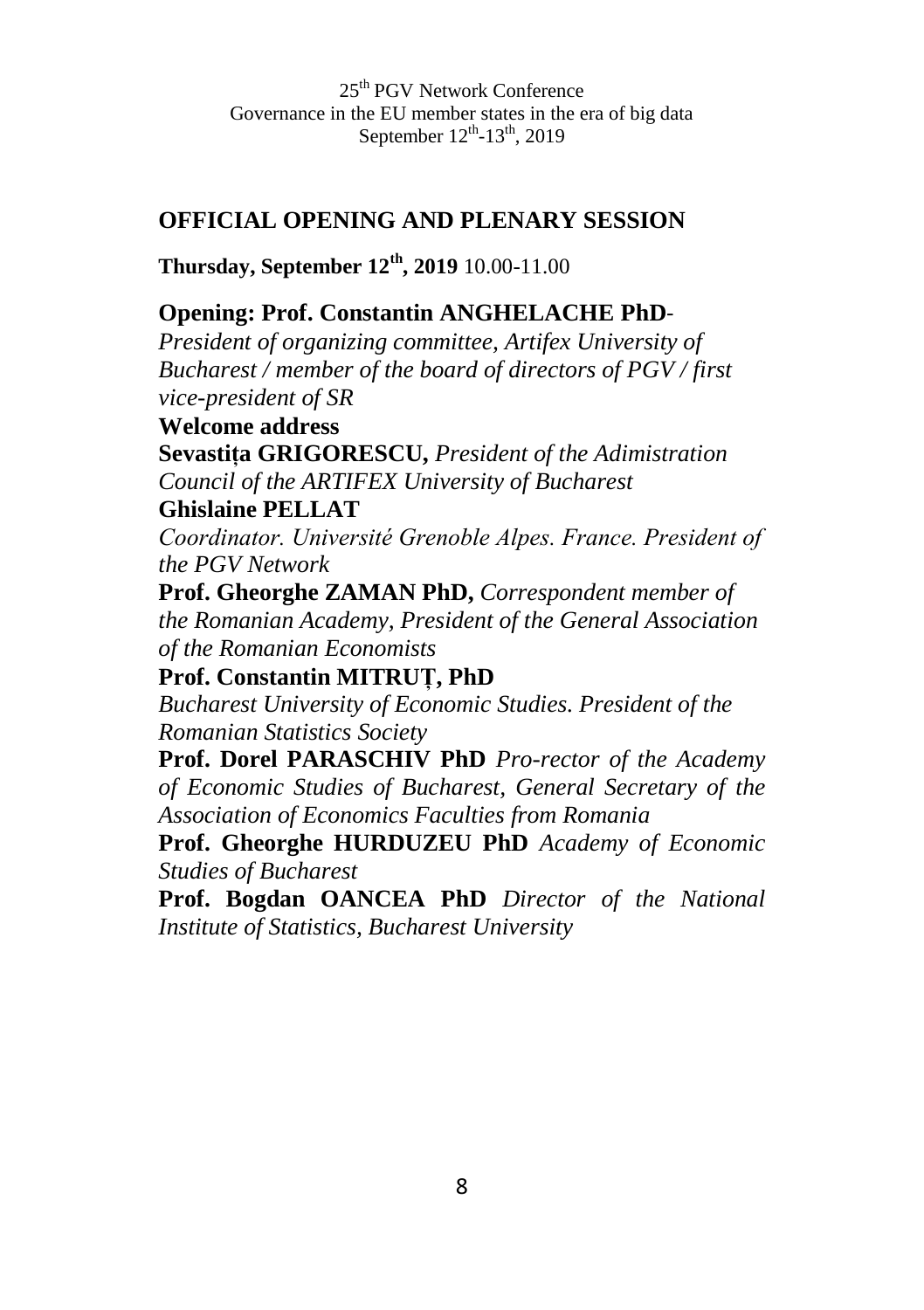### **SÉANCE PLÉNIÈRE/PLENARY SESSION**

#### **Jeudi 12 septembre 2019,** 11.20-12.30

| Author(s) $/$ | <b>Camille MORELON</b>                         |
|---------------|------------------------------------------------|
| Affiliation   | Université Paul Valéry Montpellier III, Saint- |
|               | Laurent d'Aigouze, France                      |

#### Title of the paper **PME ET «BIG DATA»: GOUVERNANCE ET TRANSFORMATIONS**

Abstract Dans notre environnement hyper connecté, nous produisons des données en permanence, sans même en avoir conscience. Les «Big Data» représentent actuellement un enjeu stratégique pour les entreprises. Mais tirer profit de ces données n'est pas chose aisée. Ces données doivent être maîtrisées. Mais avant d'en arriver au traitement des données, la question se pose de leur gestion préalable et de la gouvernance de ces données. Dans ce contexte, l'objectif du projet de recherche vise à comprendre dans quelle

mesure l'intégration d'une politique de management des données au sein des petites et moyennes entreprises peut contribuer à la transformation de ces organisations.

Notre hypothèse est que l'intégration maîtrisée et organisée d'une politique de management des données au sein des TPE et PME implique des transformations stratégiques, organisationnelles et en ressources humaines. La réussite d'un tel projet ne peut se faire sans une mobilisation forte des acteurs de l'entreprise et sans la mise en place de procédures d'encadrement des pratiques de collecte, de traitement et d'exploitation des données au sein de l'entreprise.

Keywords Big Data, PME, transformations, gouvernance,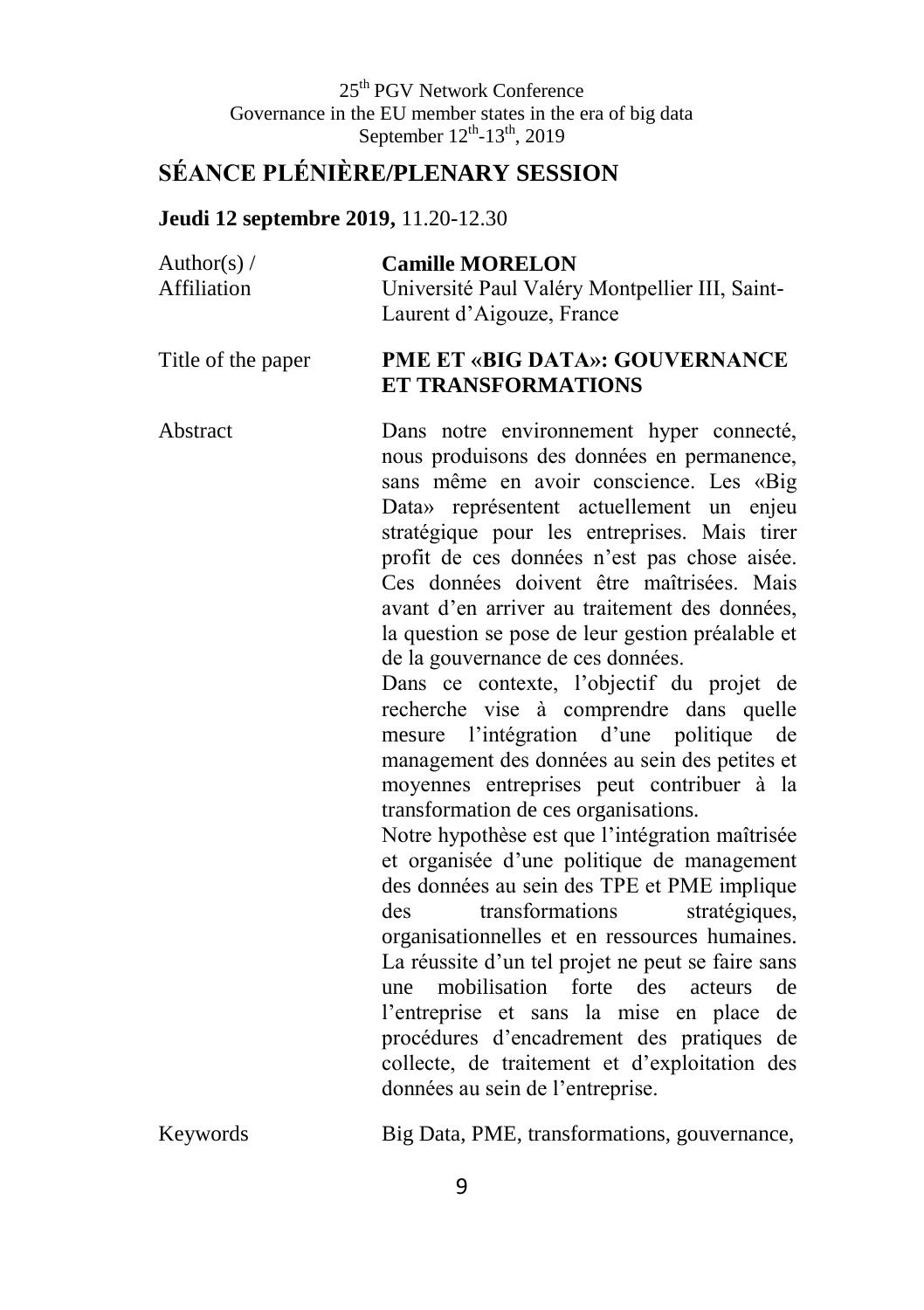management des données.

Author(s) / Affiliation **Prof. Constantin ANGHELACHE PhD** Bucharest University of Economic Studies/"Artifex" University of Bucharest, Romania **Assoc. prof. Mădălina-Gabriela ANGHEL PhD** "Artifex" University of Bucharest, Romania **Prof. Radu Titus MARINESCU PhD**  "Artifex"University of Bucharest, Romania

#### Title of the paper **MODEL OF INVESTING IN THE BIG DATA ERA**

Abstract The economic growth of the national economy, within international bodies, as well as in the European Union, is a priority under the present conditions. Capital placement in geographic areas is based on effective opportunity studies. Such an analysis involves access to databases that satisfy the criteria for selecting the place of investment. At the same time, the media interested in attracting national or international investments can take such a decision on the basis of the data that will lead it to the optimal decision. Usually study of the market and the investment fields is insufficient and as such the effectiveness of the project is reduced. Under the very Big Data base, investors will have the chance to have information that needs to be used in a short time, and such opportunities need to be endowed with ultra-modern information systems.

Keywords investment, decision, database, information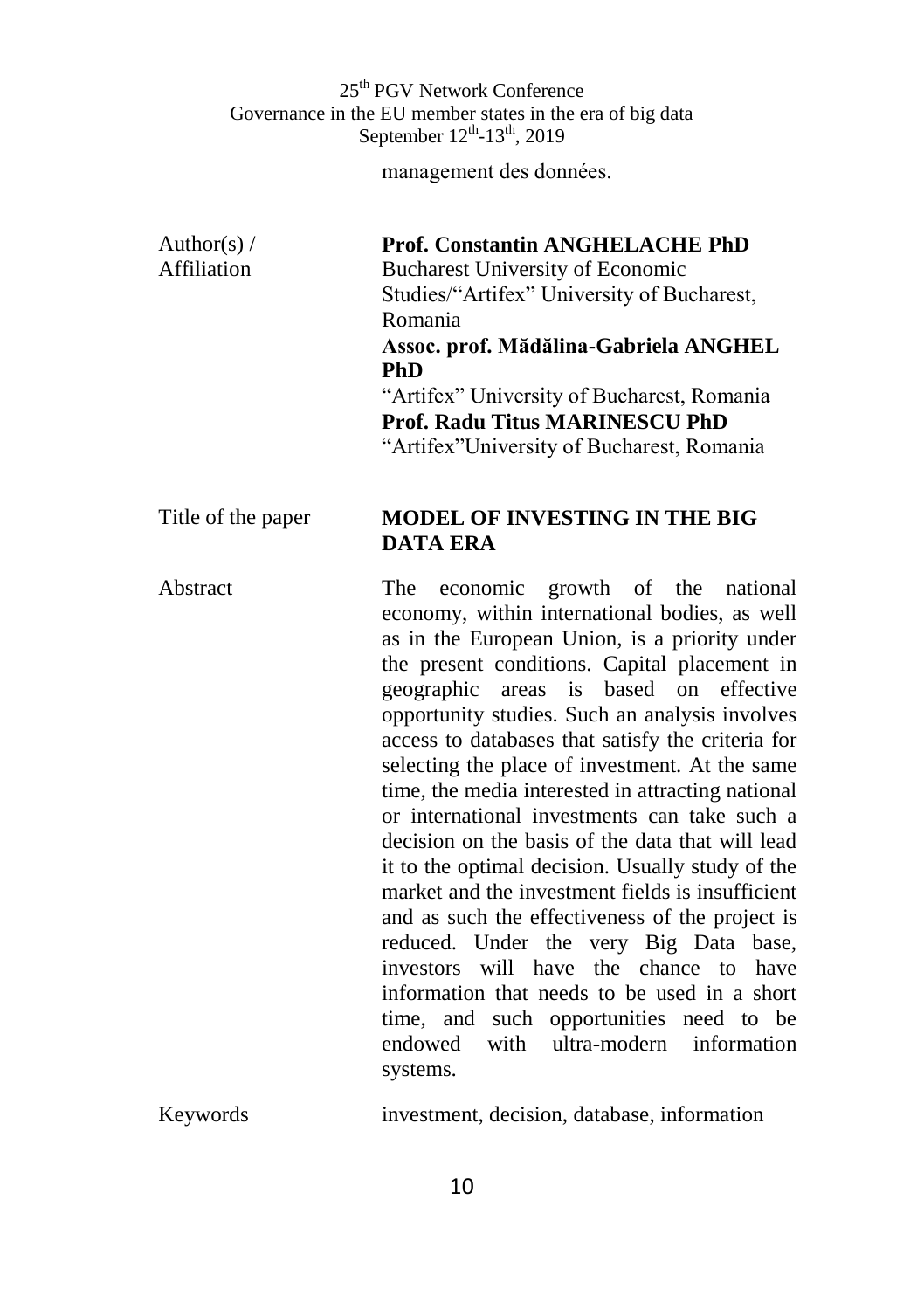system, economic efficiency.

| Author(s) $/$ | Elisabetta CALVO                        |
|---------------|-----------------------------------------|
| Affiliation   | Evaluateur certifié et expert technique |
|               | systèmes de gestion de la qualité       |
|               | Dante ALPI médecin généraliste          |
|               | Membres du Laboratoire Athena (Italie)  |
|               |                                         |

#### Title of the paper **BIG DATA: VERS UNE SANTÉ INTELLIGENTE ET SOUTENABLE**

Abstract Ces dernières années, dans tous les processus cruciaux du domaine de la santé, des applications cliniques aux relations avec le citoyen, une diffusion exponentielle des technologies numériques a été constatée, assumant une importance de plus en plus stratégique dans le contexte des opérations cliniques et de la gestion des établissements de santé. L'inévitable contact entre la technologie et les soins de santé, à travers l'analyse du Big Data jusqu'à l'intelligence artificielle, représente une grande opportunité soit au sein du système de santé dans son ensemble, soit dans la gestion individuelle du bien-être. Bien que des problèmes de confidentialité puissent être soulevés pour la gestion des données sur des plateformes numériques, les informations représentent une valeur considérable pour la recherche dans le domaine médical. Le document analyse, à travers l'étude de diverses expériences et publications, le potentiel et l'utilisation des Big Data dans le secteur de la santé. Keywords Big Data, Santé, Intelligence Artificielle,

Analyse Prédictive, IoT.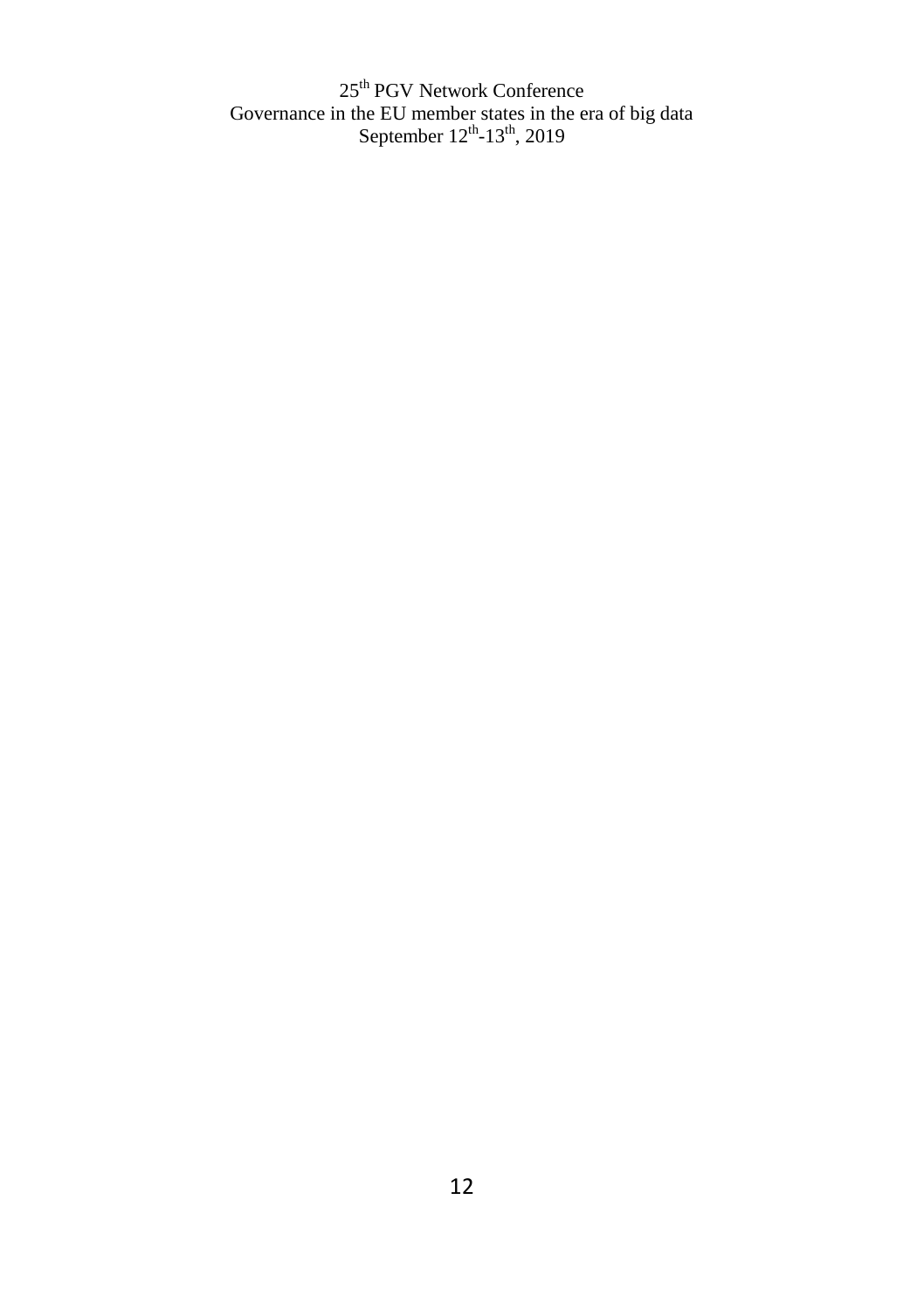### **Atelier 1/ Workshop 1**

### **Session 1. Les "big data" et les entreprises, Jeudi 12 Septembre 2019 14.00-17.30/Session 1. Big Data and Businesses Thursday, September 12th, 2019 14.00-17.30**

### **Présidente / President: Jana MARASOVA, Modératrice / Moderator: Miroslawa MALINOWSKA**

| Author(s) $/$<br>Affiliation | <b>Mihai CALCIU</b><br>IAE-Université de Lille<br>RIME-Lab<br><b>Laura BRANCU</b><br>FEEA, Management Department<br>Vest University, Timișoara                                                                                                                                                                                                                                                                                                                                                                                                                                                                                                                                                                                             |
|------------------------------|--------------------------------------------------------------------------------------------------------------------------------------------------------------------------------------------------------------------------------------------------------------------------------------------------------------------------------------------------------------------------------------------------------------------------------------------------------------------------------------------------------------------------------------------------------------------------------------------------------------------------------------------------------------------------------------------------------------------------------------------|
| Title of the paper           | <b>BIG DATA ANALYTICS</b><br><b>SERVITIZATION AND DIGITAL</b><br><b>MARKETING TRANSFORMATION</b><br><b>GOVERNANCE. SOME</b><br><b>TECHNOLOGICAL HINTS TO</b><br><b>MARKETING SCIENTISTS</b>                                                                                                                                                                                                                                                                                                                                                                                                                                                                                                                                                |
| Abstract                     | Big Data Analytics (BDA) has become an<br>important source of competitive advantage for<br>companies. By its high operational and<br>strategic potential it may substantially increase<br>business efficiency and effectiveness, foster<br>agility and change the competitive game. BDA<br>are best implemented in the cloud in a<br>servitized way. In Marketing who is at the<br>forefront of Big Data generation and use,<br>analytics need to follow this trend in order to<br>cope with Big Data Volume, Velocity and<br>Variety (3V).<br>This paper adopts a conceptual framework that<br>builds on resource-based theory. Physical,<br>human, and organizational capital are seen as<br>the resources that impact a firms marketing |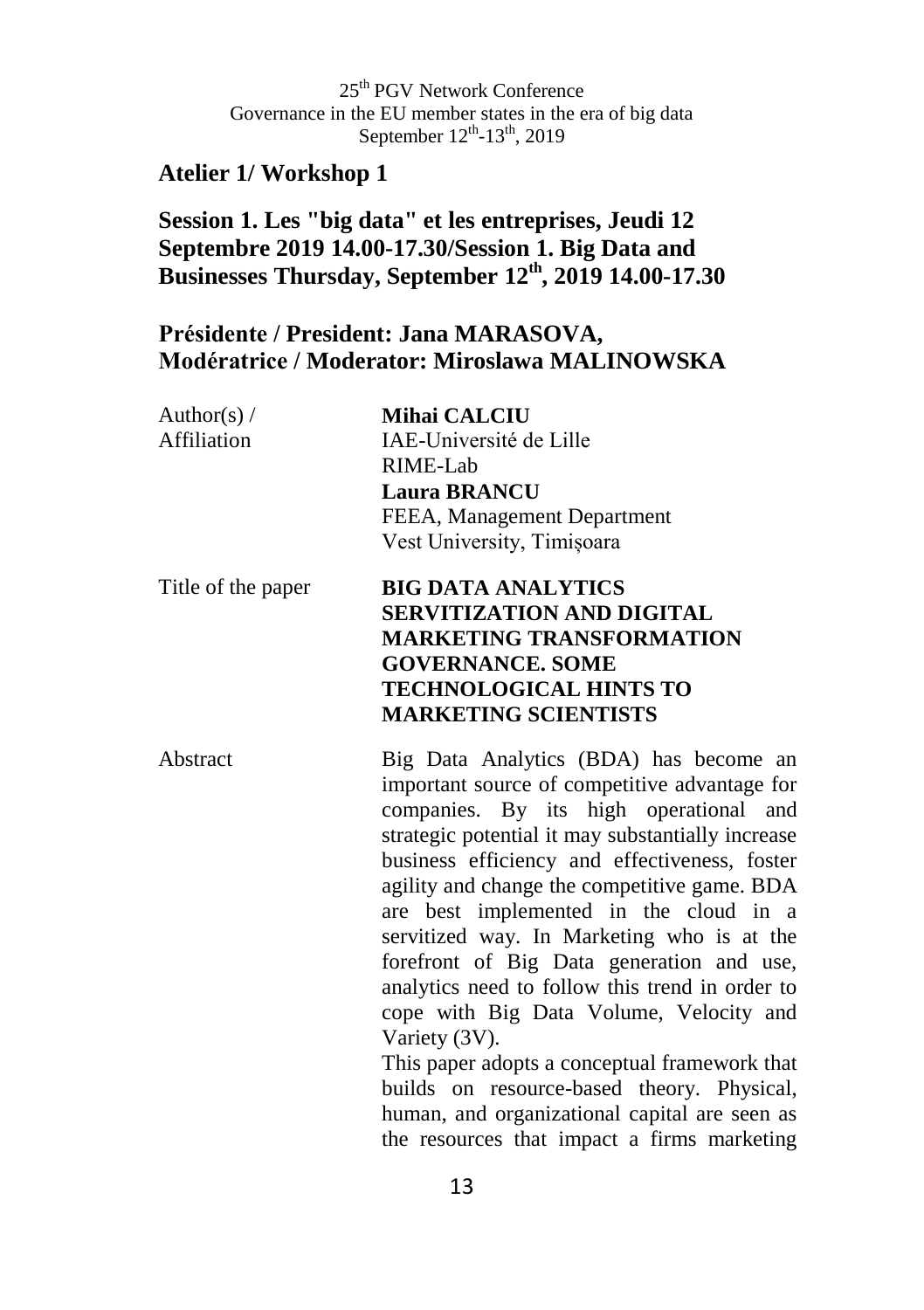processes: (1) collecting and storing evidence of consumer activity as Big Data, (2) extracting consumer insight from Big Data, and (3) using consumer insight to enhance dynamic/adaptive capabilities. We introduce an evolutionary view of the technical resources for marketing analytics in order to explain the shift from toolbox-centered to service-centered analytics and evaluate the impact on human and organizational resources. We then decline the several Service Oriented Approaches that have dominated service-centered analytics and decision support in order to distinguish analytics in the Cloud as the strongly preferred pattern for dealing with Big Data. We insist on some new competences human resources, that is marketing scientist, need to acquire in order to deal with BDA in the Cloud. In contrast with analytic solutions that don't need more than one computer to be implemented, BDA that require clusters of computers come with additional orchestration, provisioning and deployment challenges. Apart virtualization as a technological foundation, upon which cloud computing relies, we show some benefits, facilities and simplifications brought over by containerization for BDA.

We finally suggest marketing analysts, that include academic model builders and data scientists, need to have a grasp of service oriented and cloud technologies as this is increasingly the way, and for Big Data it is probably the only way, analytic solutions can be brought to the market.

| Keywords | Big-data, Marketing science, Cloud |
|----------|------------------------------------|
|          | computing.                         |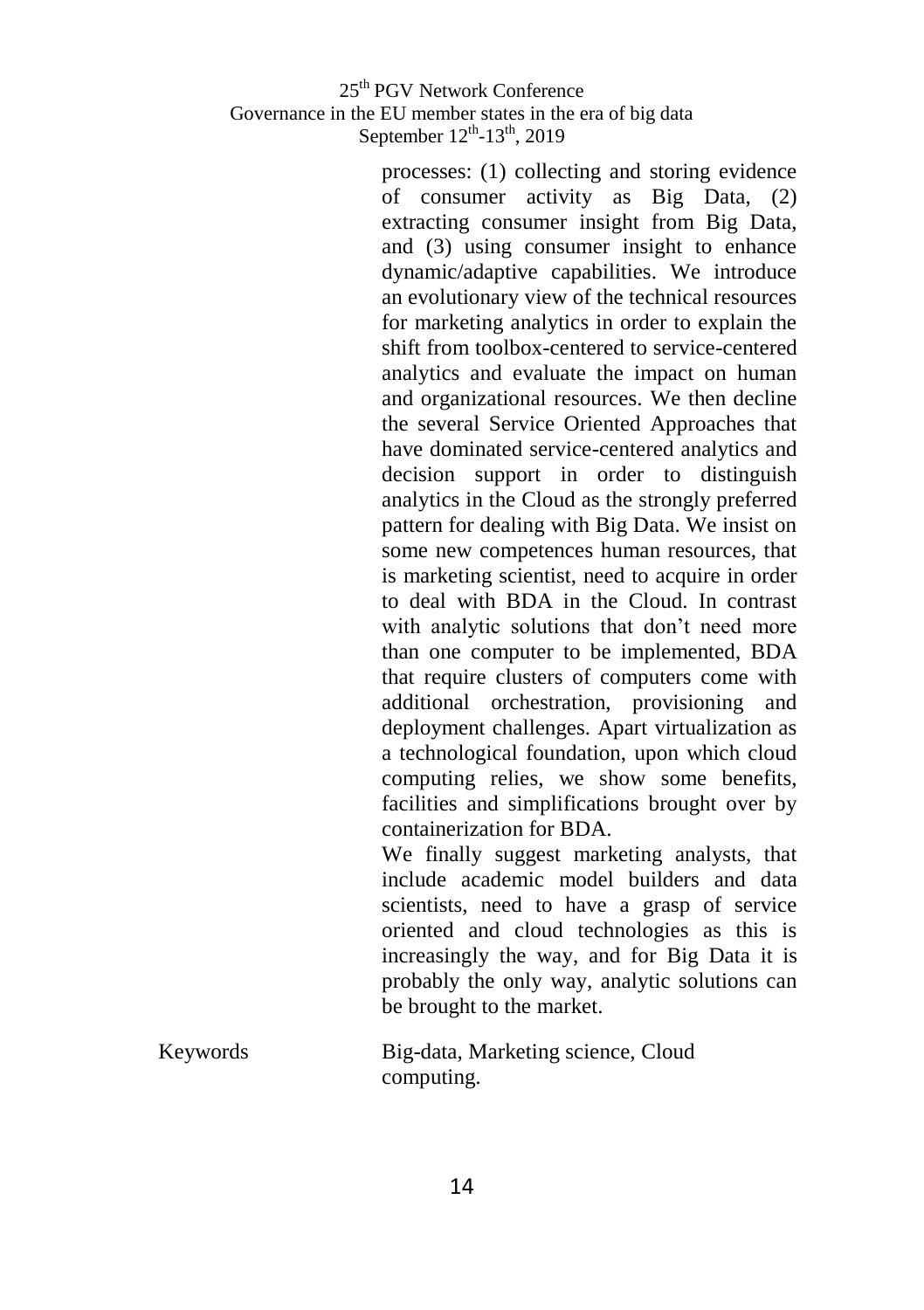Author(s)  $/$ Affiliation

#### **MIROSLAVA KNAPKOVÁ**

Matej Bel University, Banská Bystrica, Slovakia **MÁRIA URAMOVÁ** Matej Bel University, Faculty of Economics, Banská Bystrica, Slovakia **ŽANETA LACOVÁ**  Matej Bel University, Banská Bystrica, Slovakia

#### Title of the paper **BUSINESS SECTOR OPPORTUNITIES: BIG DATA ANALYSIS FOCUSING ON UNPAID WORK**

Abstract The current time is characterized by the interconnection of an increasing number of devices to the Internet (Internet of Things). The more devices are interconnected, the more data we have available. Big Data can be used in various scientific areas, such as creation of meteorological models, movements of space objects, mathematical models. It is also possible to use them in the commercial area, for example in targeted marketing. Possible area, where Big Data could be used, is also area of unpaid work.

Researchers from the Faculty of Economics, Matej Bel University in Banská Bystrica have focused on the research of unpaid work, its extent and importance from 2012. We found that individuals spend in average 222 minutes per day on unpaid work. Unpaid work represents approximately 30% of the gross domestic product and this volume is not included in the national accounts. Thus, the possibility of substituting unpaid work by market substitutes, has a capacity for expanding product base, or services of business sector.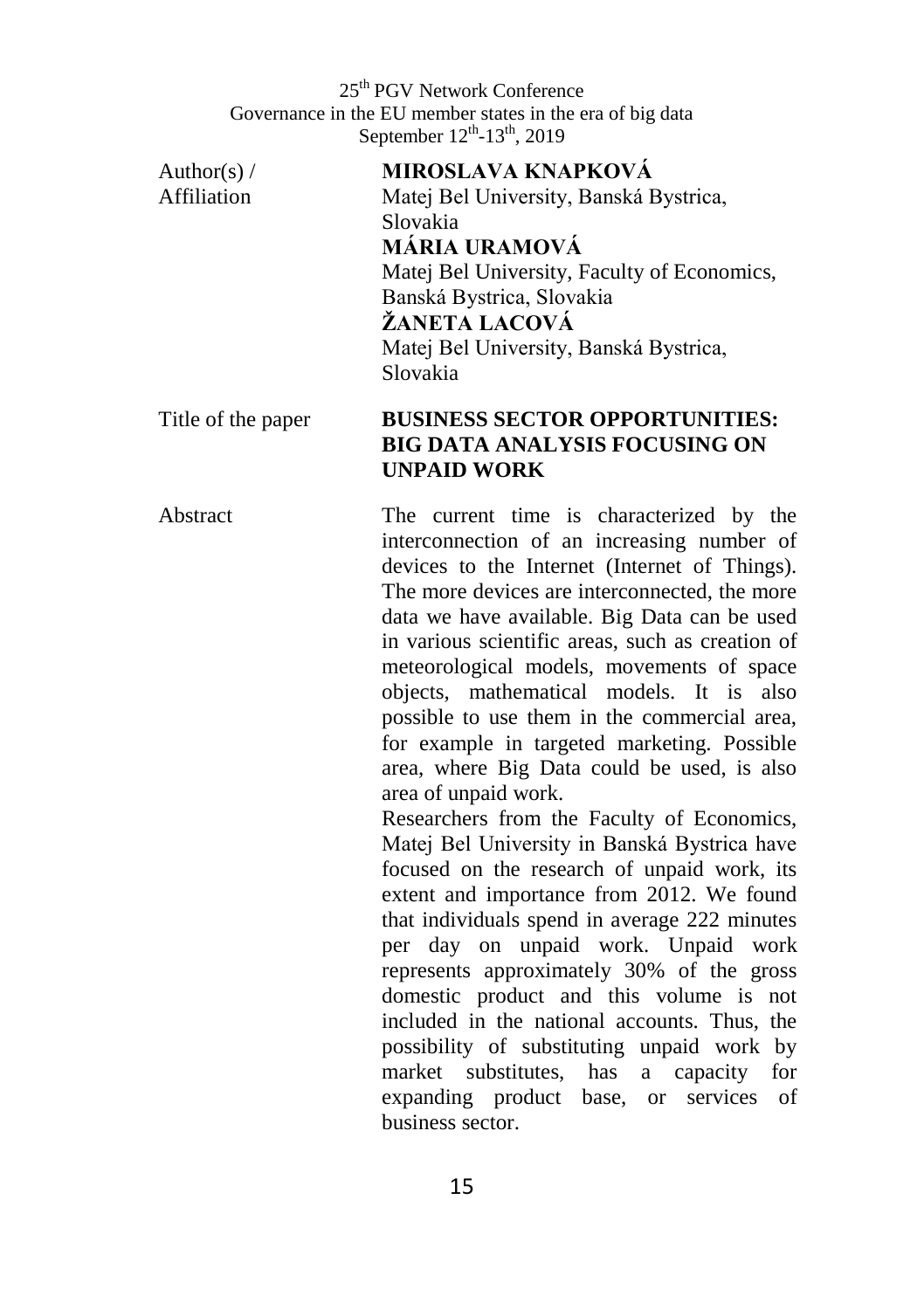|                              | 25 <sup>th</sup> PGV Network Conference<br>Governance in the EU member states in the era of big data<br>September 12 <sup>th</sup> -13 <sup>th</sup> , 2019                                                                                                                                                                                                                                                                                                                                                                                                                                                                                                                                                                                                                                                                                                            |
|------------------------------|------------------------------------------------------------------------------------------------------------------------------------------------------------------------------------------------------------------------------------------------------------------------------------------------------------------------------------------------------------------------------------------------------------------------------------------------------------------------------------------------------------------------------------------------------------------------------------------------------------------------------------------------------------------------------------------------------------------------------------------------------------------------------------------------------------------------------------------------------------------------|
|                              | Due to the importance of the unpaid work and<br>relatively complicated way of obtaining<br>reliable data on its extent, it is worth searching<br>for new ways and methods of its measurement.<br>One of the most promising options can be a<br>Big Data analysis. There are currently several<br>apps on the market that allow to obtain data on<br>location, current activity, time<br>spent on<br>activities. Through existing smart devices and<br>their applications, it is possible to obtain data<br>that would allow a consistent and detailed<br>measurement of unpaid work performed by<br>individuals.<br>The aim of this paper is to summarize and<br>information<br>review<br>available<br>the<br>on<br>possibilities of using Big Data to record and<br>measure extent and categories of unpaid work,<br>especially for the needs of the business sector. |
| Keywords                     | Big Data, business sector, Slovakia, unpaid<br>work, targeted marketing, business<br>opportunities.                                                                                                                                                                                                                                                                                                                                                                                                                                                                                                                                                                                                                                                                                                                                                                    |
| Author(s) $/$<br>Affiliation | Assoc. prof. Cristina Elena<br>PROTOPOPESCU, PhD.<br>"ARTIFEX" University of Bucharest,<br>Romania<br>Assoc. prof. Anca-Mihaela TEAU, PhD.<br>"ARTIFEX" University of Bucharest,<br>Romania                                                                                                                                                                                                                                                                                                                                                                                                                                                                                                                                                                                                                                                                            |
| Title of the paper           | <b>BIG DATA AND BUSINESSES</b><br><b>PAST-PRESENT-FUTURE</b>                                                                                                                                                                                                                                                                                                                                                                                                                                                                                                                                                                                                                                                                                                                                                                                                           |
| Abstract                     | Today's advancements in technology make<br>possible the automatic collection of massive<br>amounts of data. Big Data Analytics examines<br>this data with the aim of revealing insights                                                                                                                                                                                                                                                                                                                                                                                                                                                                                                                                                                                                                                                                                |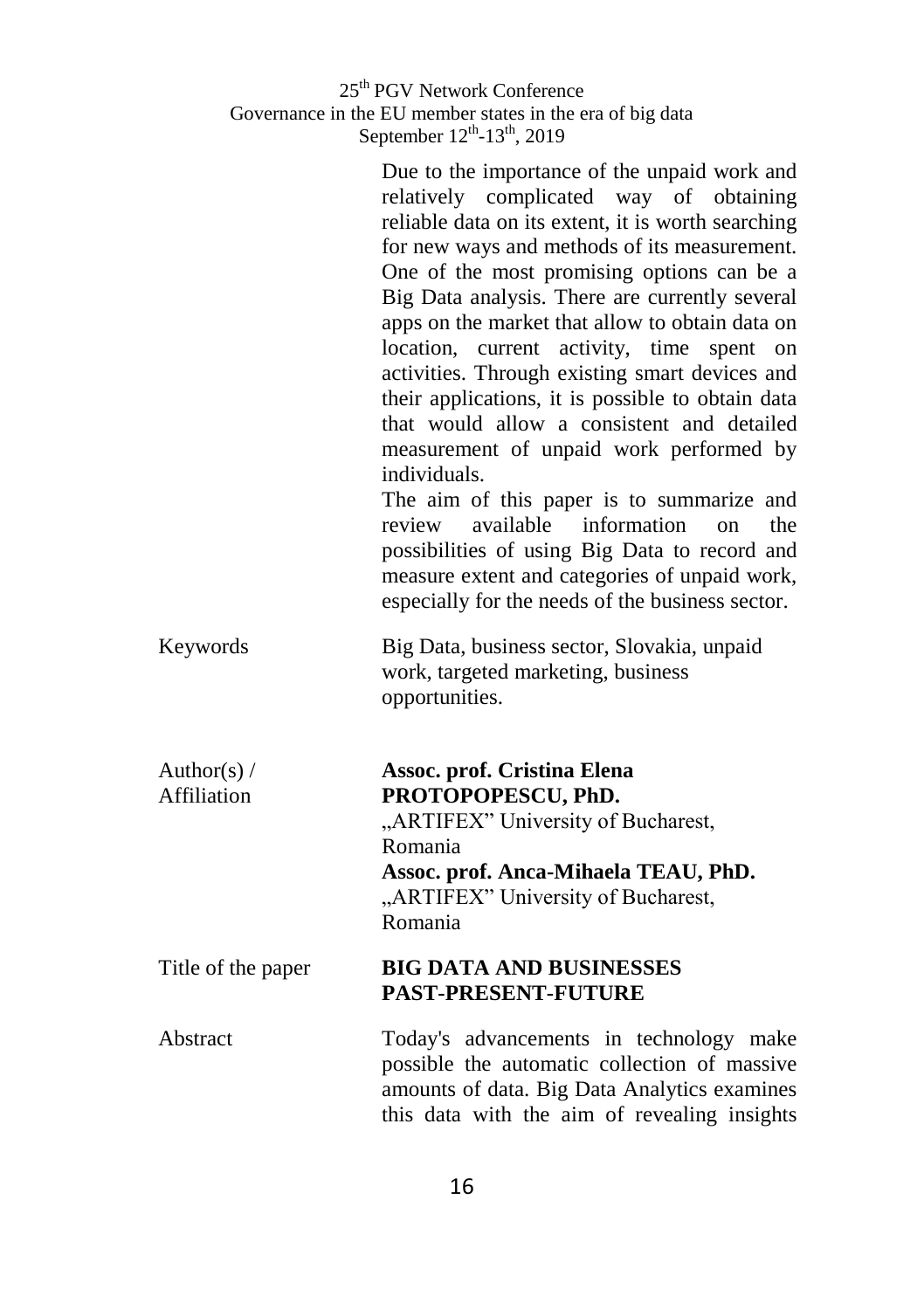|                              | 25 <sup>th</sup> PGV Network Conference<br>Governance in the EU member states in the era of big data<br>September 12 <sup>th</sup> -13 <sup>th</sup> , 2019                                                                                                                                                                                                                                                                                                                                                                                                                                                                                                                                                                           |
|------------------------------|---------------------------------------------------------------------------------------------------------------------------------------------------------------------------------------------------------------------------------------------------------------------------------------------------------------------------------------------------------------------------------------------------------------------------------------------------------------------------------------------------------------------------------------------------------------------------------------------------------------------------------------------------------------------------------------------------------------------------------------|
|                              | advantageous to businesses but also to clients,<br>can reveal hidden patterns<br><b>as</b><br>it<br>and<br>correlations. The various business benefits<br>that Big Data analytics offers include new<br>opportunities,<br>effective<br>revenue<br>more<br>marketing, better customer service, improved<br>efficiency and<br>operational<br>competitive<br>advantages over rivals.                                                                                                                                                                                                                                                                                                                                                     |
| Keywords                     | big data, market, information, finance,<br>company                                                                                                                                                                                                                                                                                                                                                                                                                                                                                                                                                                                                                                                                                    |
| Author(s) $/$<br>Affiliation | <b>Alessia Melasecche GERMINI, PhD</b><br>Laboratorio Athena, membre du conseil<br>d'administration et META Group<br>Partenaire et directeur des opérations<br>Luigi NUNZIANGELI<br>Comptable agréé et auditeur                                                                                                                                                                                                                                                                                                                                                                                                                                                                                                                       |
| Title of the paper           | <b>FACTURATION ÉLECTRONIQUE ET</b><br><b>BIG DATA: QUELLE VALEUR /</b><br><b>CAPACITÉ DE PRÉVISION?</b>                                                                                                                                                                                                                                                                                                                                                                                                                                                                                                                                                                                                                               |
| Abstract                     | Les données constituent un élément crucial de<br>scientifique. Au cours de<br>la découverte<br>concept de<br>l'histoire,<br>le<br>connaissance<br>scientifique a évolué en fonction du contexte<br>historique et social. Considérant la quantité<br>d'informations personnelles que les gens<br>partagent, les perspectives pour prédire leur<br>comportement semblent être importantes.<br>L'ambition positive de prédire l'avenir semble<br>se concrétiser grâce au Big Data, une énorme<br>quantité de données et d'informations<br>disponible sur Internet, partagée par des<br>millions d'utilisateurs à travers le monde. Plus<br>particulièrement, en Italie, l'obligation de<br>facturation électronique entrera en vigueur à |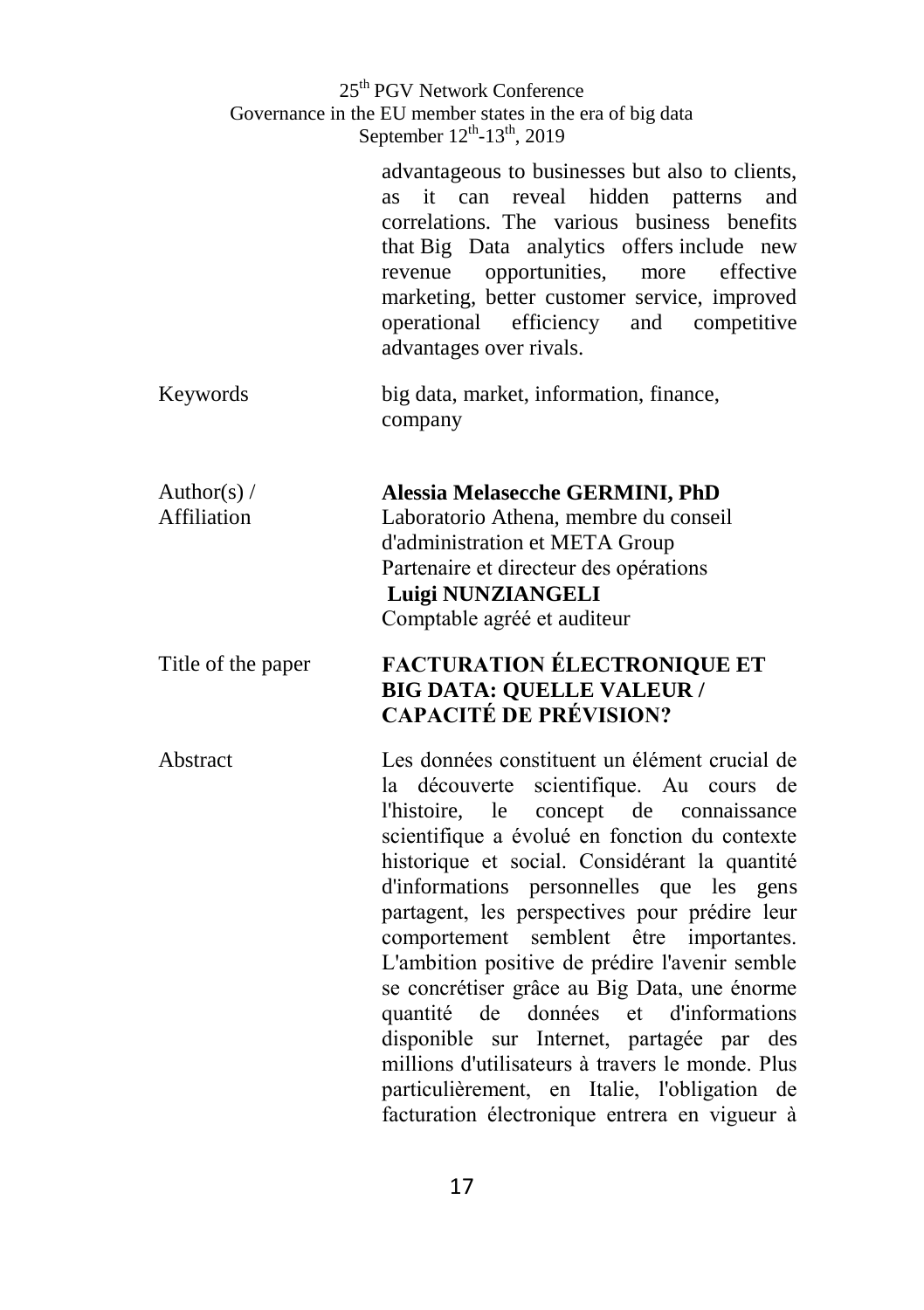|                              | 25 <sup>th</sup> PGV Network Conference<br>Governance in the EU member states in the era of big data<br>September 12 <sup>th</sup> -13 <sup>th</sup> , 2019                                                                                                                                                                                                                                                                                                                    |
|------------------------------|--------------------------------------------------------------------------------------------------------------------------------------------------------------------------------------------------------------------------------------------------------------------------------------------------------------------------------------------------------------------------------------------------------------------------------------------------------------------------------|
|                              | partir du 1er janvier 2019. Avec ce nouveau<br>système, toutes les factures émises à la suite de<br>la vente de biens et de services rendus entre<br>résidents ou personnes établies en Italie ne<br>peuvent être émises et archivées que sur<br>support informatique. Prix, remises, quantités,<br>couleurs, préférences, etc.: avec l'arrivée de la<br>facture électronique obligatoire, tous les<br>italiens entreront à plein régime dans l'ère du<br>Big Data.            |
| Keywords                     | Big Data, Facturation électronique, système,<br>archivées, information.                                                                                                                                                                                                                                                                                                                                                                                                        |
| Author(s) $/$<br>Affiliation | Abdelouahab MAKHLOUFI<br>Professeur en Communication<br>Institut d'hygiène et sécurité – Université de<br>Batna2 - Algérie<br><b>Matouk BELATTAF</b><br>Professeur en Economie<br>Faculté SEGC - Université Kasdi Merbah -<br>Ouargla - Algérie                                                                                                                                                                                                                                |
| Title of the paper           | <b>BIG DATA COMME OUTILS DE</b><br>FIDÉLISATION DES CLIENTS ETUDE<br>DE CAS D'UN OPÉRATEUR DE<br><b>TÉLÉCOMS: OOREDOO ALGÉRIE</b>                                                                                                                                                                                                                                                                                                                                              |
| Abstract                     | L'avènement du numérique en Algérie a<br>changé les habitudes de consommation des<br>citoyens, leurs façons<br>de vivre, etc.<br>La<br>transformation digitale de l'économie<br>en<br>Algérie, engendrée par l'impulsion du Web 2.0<br>lors de la dernière décennie, a fait naître un<br>nouveau paradigme, celui d'un monde hyper<br>connecté, producteur d'un nombre infini de<br>données. Le marché du numérique en Algérie<br>est encore embryonnaire, les entreprises des |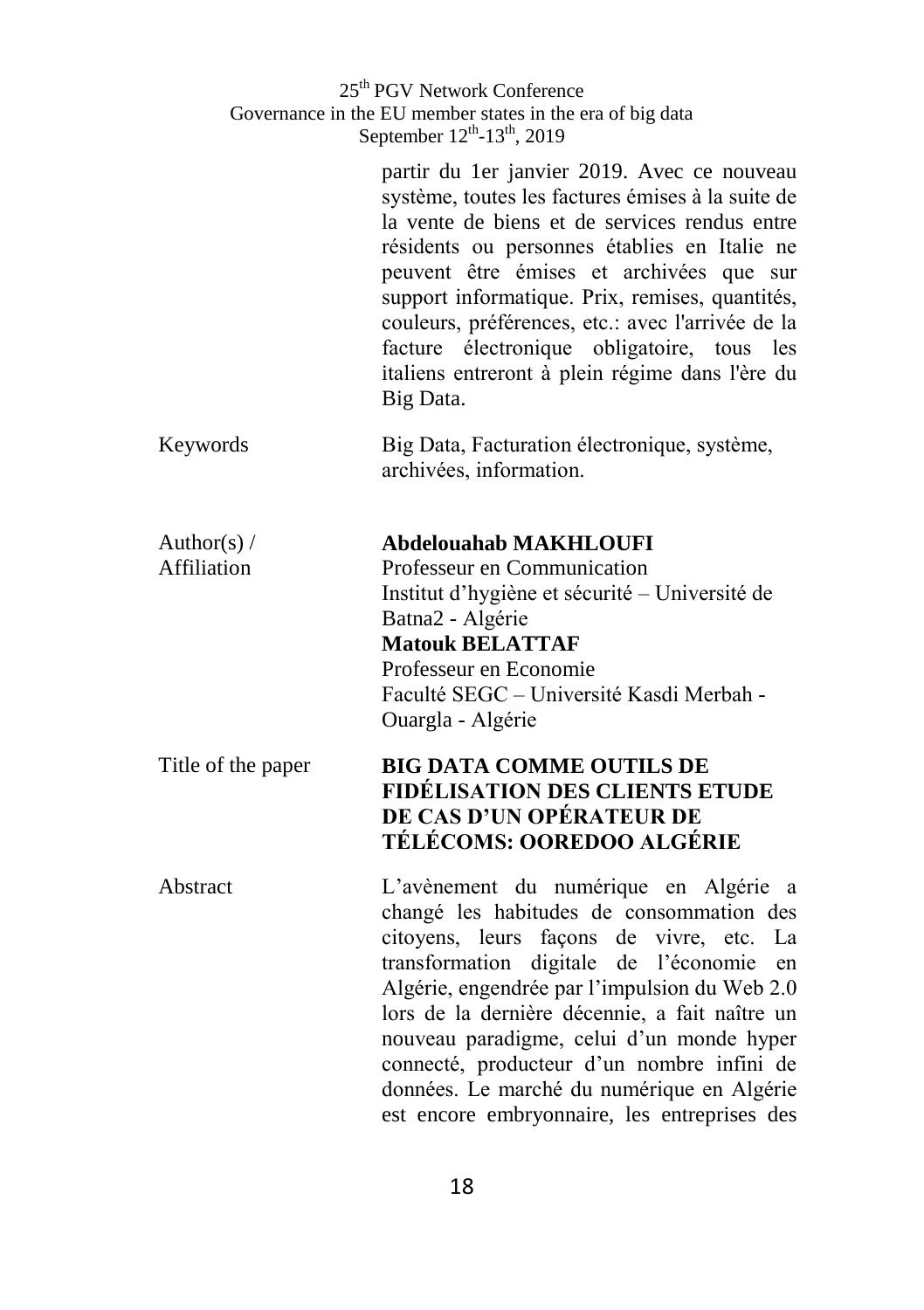|                              | 25 <sup>th</sup> PGV Network Conference<br>Governance in the EU member states in the era of big data<br>September 12 <sup>th</sup> -13 <sup>th</sup> , 2019                                                                                                                                                                                                                                                                                                                                                                                                                                                                            |
|------------------------------|----------------------------------------------------------------------------------------------------------------------------------------------------------------------------------------------------------------------------------------------------------------------------------------------------------------------------------------------------------------------------------------------------------------------------------------------------------------------------------------------------------------------------------------------------------------------------------------------------------------------------------------|
|                              | secteurs qui guident la tendance sont au stade<br>de la découverte. Nous souhaitons à travers<br>notre modeste recherche, d'analyser et de<br>déterminer comment les opérateurs télécoms et<br>en particulier Ooredoo Algérie utilise les<br>données personnelles des usagers de ce réseau<br>pour fidéliser leurs clients. Autrement dit,<br>notre questionnement sera: dans quelle mesure<br>la solution Big Data pourrait être un élément<br>pour une meilleure fidélisation des clients de<br>l'entreprise<br>Ooredoo? Ou-bien<br>quelles<br>stratégies adoptées par Ooredoo en matière de<br>Big Data pour fidéliser ses clients? |
| Keywords                     | Big Data, Entreprise, Ooredoo, Fidélité,<br>Clients, Usages.                                                                                                                                                                                                                                                                                                                                                                                                                                                                                                                                                                           |
| Author(s) $/$<br>Affiliation | <b>Mario G.R. PAGLIACCI</b><br>President of Laboratorio Athena, Greece<br><b>Sara SANI</b><br>Graduate at Department of Economics of<br>University of Perugia, Italy<br><b>Elisabetta CALVO</b><br>Member of the Board of Directors of<br>Laboratorio Athena, Greece                                                                                                                                                                                                                                                                                                                                                                   |
| Title of the paper           | "BUSINESS INTELLIGENCE" AND "BIG<br><b>DATA": A WINNING CONNECTION</b><br>FOR MANAGEMENT OF ENTERPRISES                                                                                                                                                                                                                                                                                                                                                                                                                                                                                                                                |
| Abstract                     | Information<br>and<br>knowledge represent<br>a<br>dragging force in any economic and social<br>system. The way to deal with information has<br>changed in the last twenty years and the<br>changes concern kind, format, quickness and<br>quantity. Research for competitive advantage<br>influences<br>the<br>enterprise<br>strategy.<br>Top<br>managers are more and more convinced that it                                                                                                                                                                                                                                          |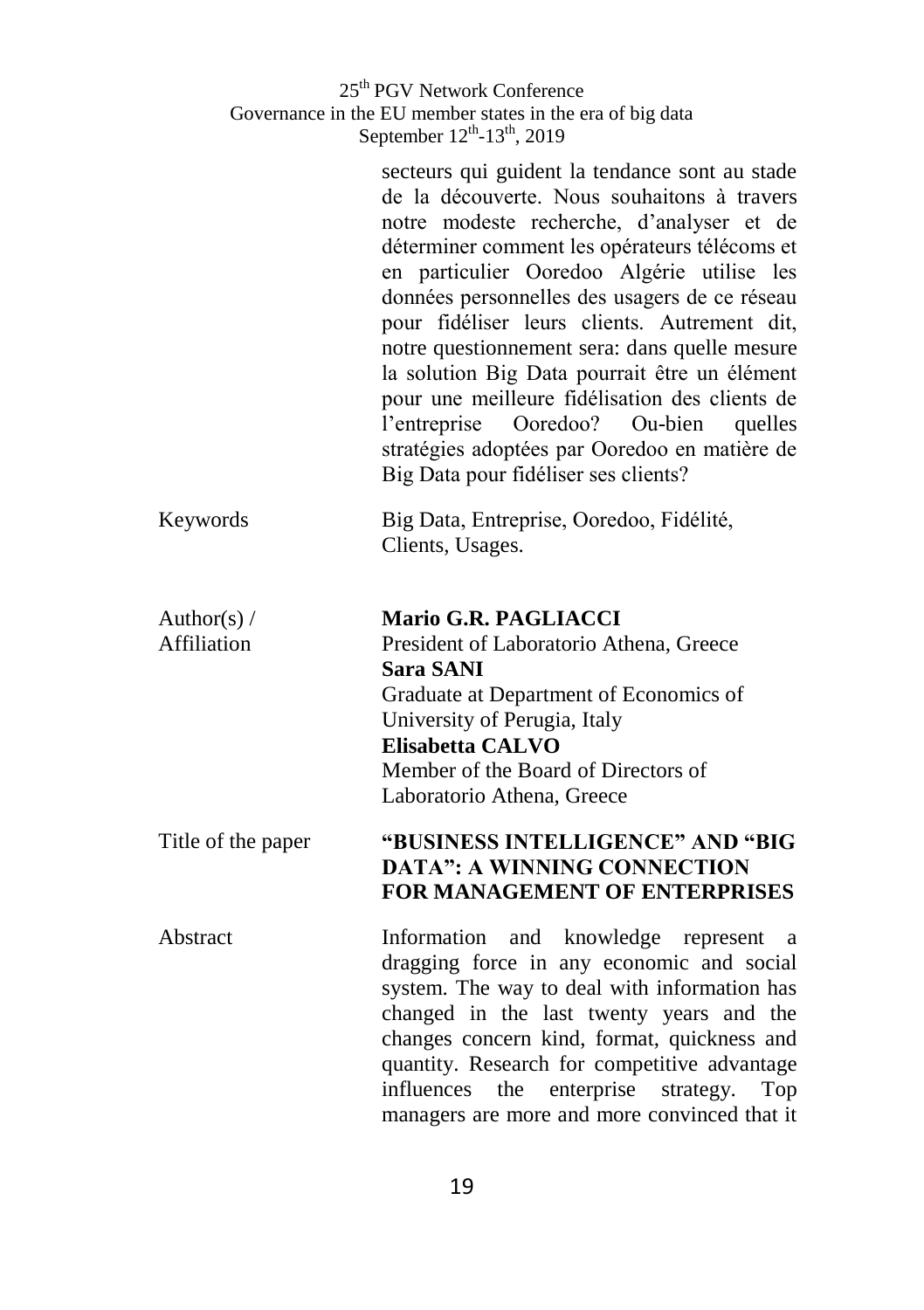| 25 <sup>th</sup> PGV Network Conference                   |
|-----------------------------------------------------------|
| Governance in the EU member states in the era of big data |
| September $12^{th}$ -13 <sup>th</sup> , 2019              |

is not possible to avoid managing information for achieving incremental advantages. Mobile technologies, social media and analysis have an extraordinary presence and several firms are strongly engaged in bettering the way to use data and information. Business intelligence is the technology finalized to collect and efficiently utilize data for supporting strategic, tactic and operational decisions, having the purpose of pursuing goals and achieving the best competitiveness. Deeping analysis of Big Data can assure potential advantages in reduction of risks and costs, in increasing opportunities and proceeds, thanks to a better understanding of the markets and customers' needs Possibility for knowing needs and weaknesses of the different stakeholders and clients can allow a more focused offer, better enterprise planning and shared vision among employees and leadership in an organisation. Our paper intends to analyse phenomenon of Big Data and the way of utilizing them for increasing potentialities of Business Intelligence in the interest of enterprises.

| Keywords | Big Data, Business intelligence, competitive |
|----------|----------------------------------------------|
|          | advantage, enterprise, strategy.             |

Author(s)  $/$ Affiliation

**Prof. Constantin ANGHELACHE PhD** Bucharest University of Economic Studies/"Artifex" University of Bucharest, Romania **Prof. Cristian Marian BARBU PhD** 

"Artifex" University of Bucharest, Romania **Assoc. prof. Mădălina-Gabriela ANGHEL PhD**

"Artifex" University of Bucharest, Romania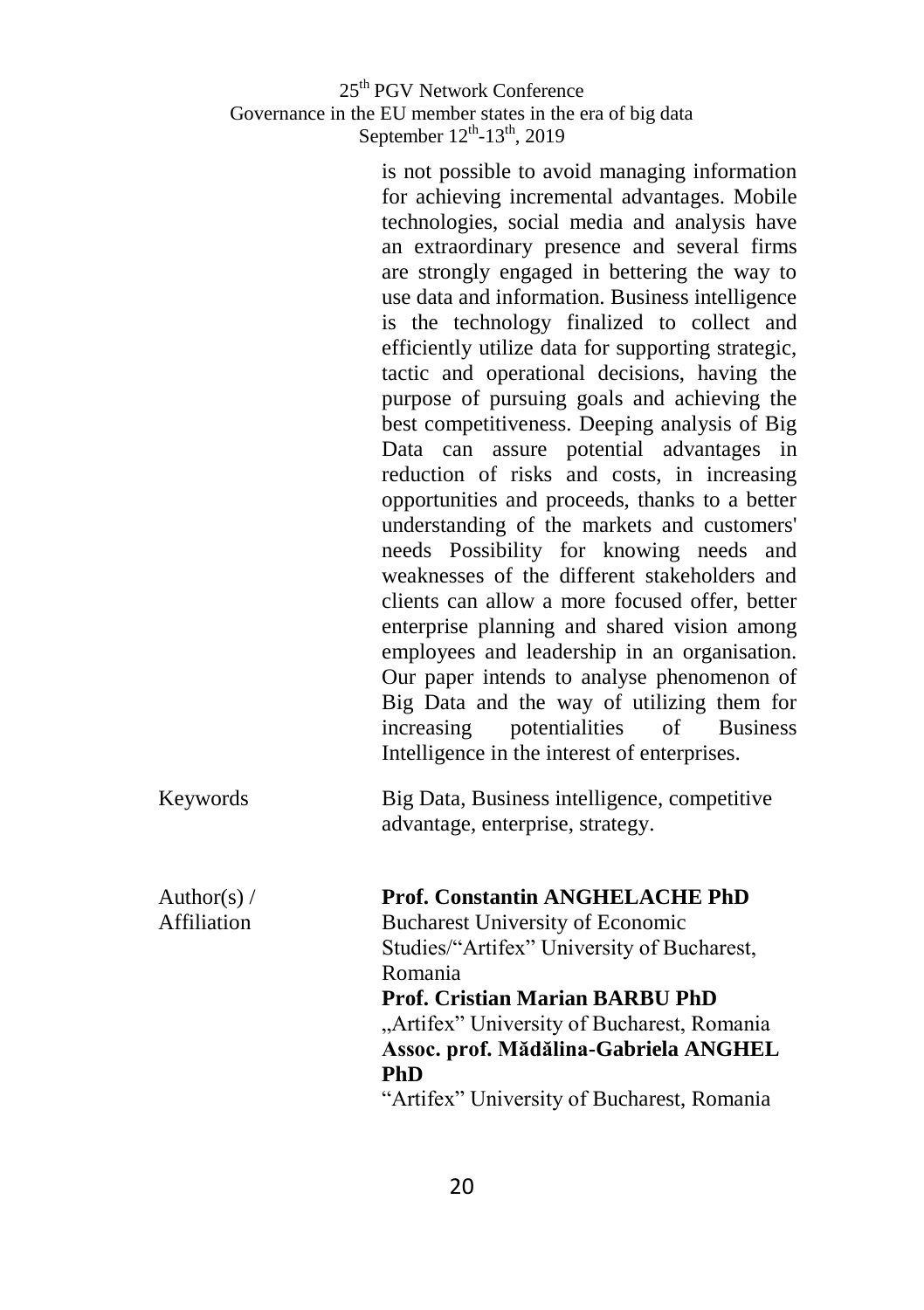Title of the paper **BLOCKCHAIN IN THE BIG DATA ERA** Abstract Blockchain is a concept that tends to revolutionize the world of finance in a technological leap that allows fast, secure and decentralized transactions. The Blockchain technology is used in virtual coins (bitcoin) conditions, with a high innovation potential, applicable in various areas, with the advantage of storing databases, resulting in an unprecedented level of transparency in the private or public area. Interestingly, under the bitcoin conditions, the black chain system uses a decentralized peerto-peer payment system. Practically, the bitcoin can be considered as the most appropriate triple game accounting system. All of these considerations are developing in the Big Data era, which is defined as a large, diverse, high-volume information base requiring new forms of processing. Big Data is important for businesses because based on these, strategic and marketing decisions can be made to optimize the activity in the market conditions and consumer preferences. Keywords blockchain; bitcoin; finance; peer-to-peer; Big Data; strategy. Author(s)  $/$ Affiliation **Prof. Constantin ANGHELACHE PhD** Bucharest University of Economic Studies/"Artifex" University of Bucharest, Romania **Assoc. prof. Mădălina-Gabriela ANGHEL PhD** "Artifex" University of Bucharest, Romania **Gabriel Ștefan DUMBRAVĂ PhD Student**  Bucharest University of Economic Studies,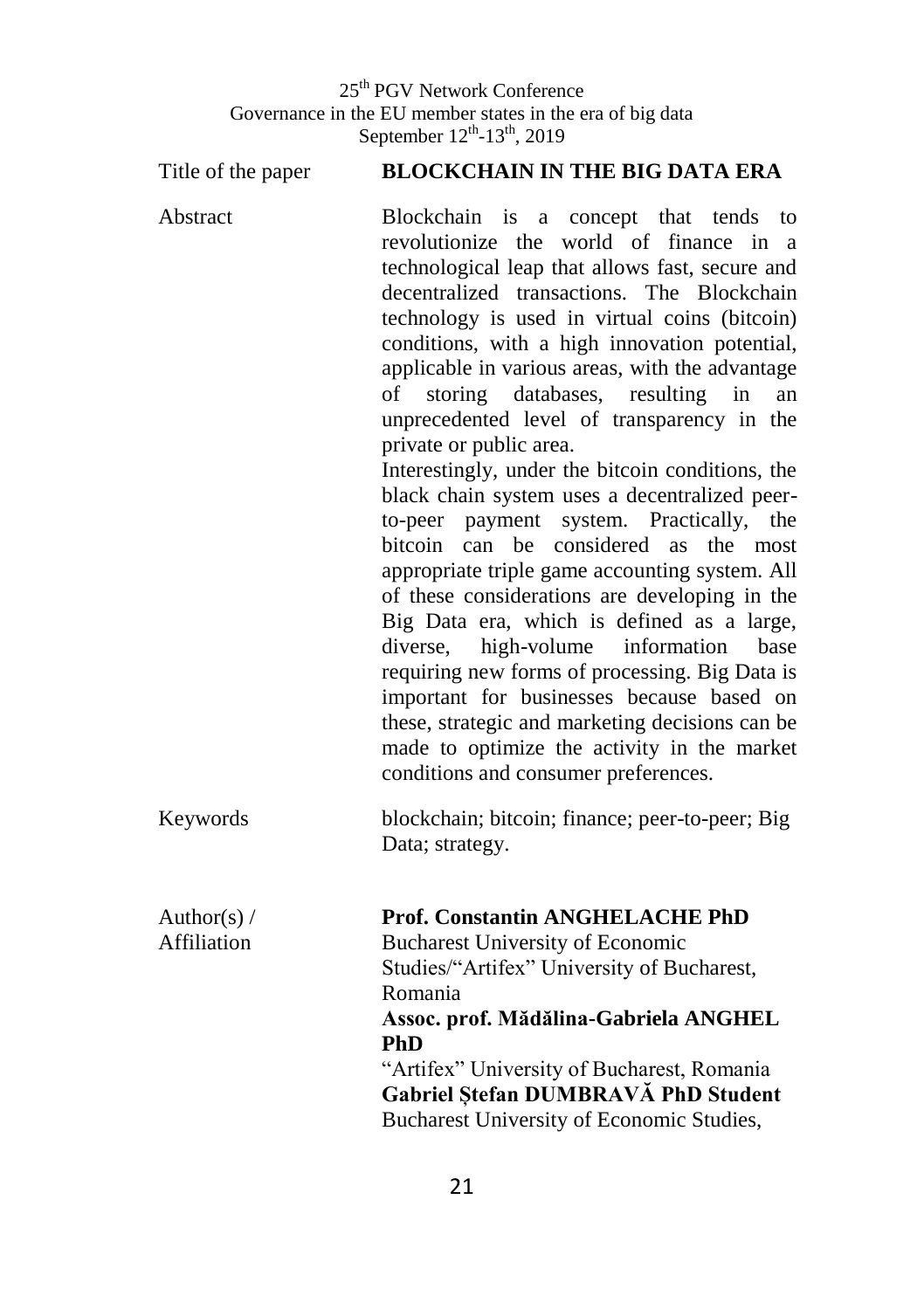Romania

### Title of the paper **ANALYSIS OF THE EVOLUTION OF INTERNATIONAL TRADE IN THE BIG DATA CONDITIONS**

Abstract **International** trade activity is quite well developed and developed in all countries, and even more so in the European Union. Market research is of particular importance for the realization of goods exchanges through imports and exports. All companies try to have access to the most complete databases in order to base their decisions on imports and exports on their basis. Under the Big Data conditions, those interested have large volume information that needs to be processed quickly, with the right technology, which can offer the best solution in a short time. The article will include how to use large volume databases. Also, an econometric model usable in large data conditions will be presented.

Keywords international trade; market; import-export; strategy; Big Data.

### **Session 2. Vendredi 13 Septembre 2019 09.30-12.30 Session 2. Friday, September 13 th, 2019 09.30-12.30**

| Author(s) $/$ | <b>Prof. Constantin ANGHELACHE PhD</b>     |
|---------------|--------------------------------------------|
| Affiliation   | <b>Bucharest University of Economic</b>    |
|               | Studies/"Artifex" University of Bucharest, |
|               | Romania                                    |
|               | Assoc. prof. Mădălina-Gabriela ANGHEL      |
|               | <b>PhD</b>                                 |
|               | "Artifex" University of Bucharest, Romania |
|               | Gabriel Stefan DUMBRAVĂ PhD Student        |
|               | Bucharest University of Economic Studies,  |
|               | Romania                                    |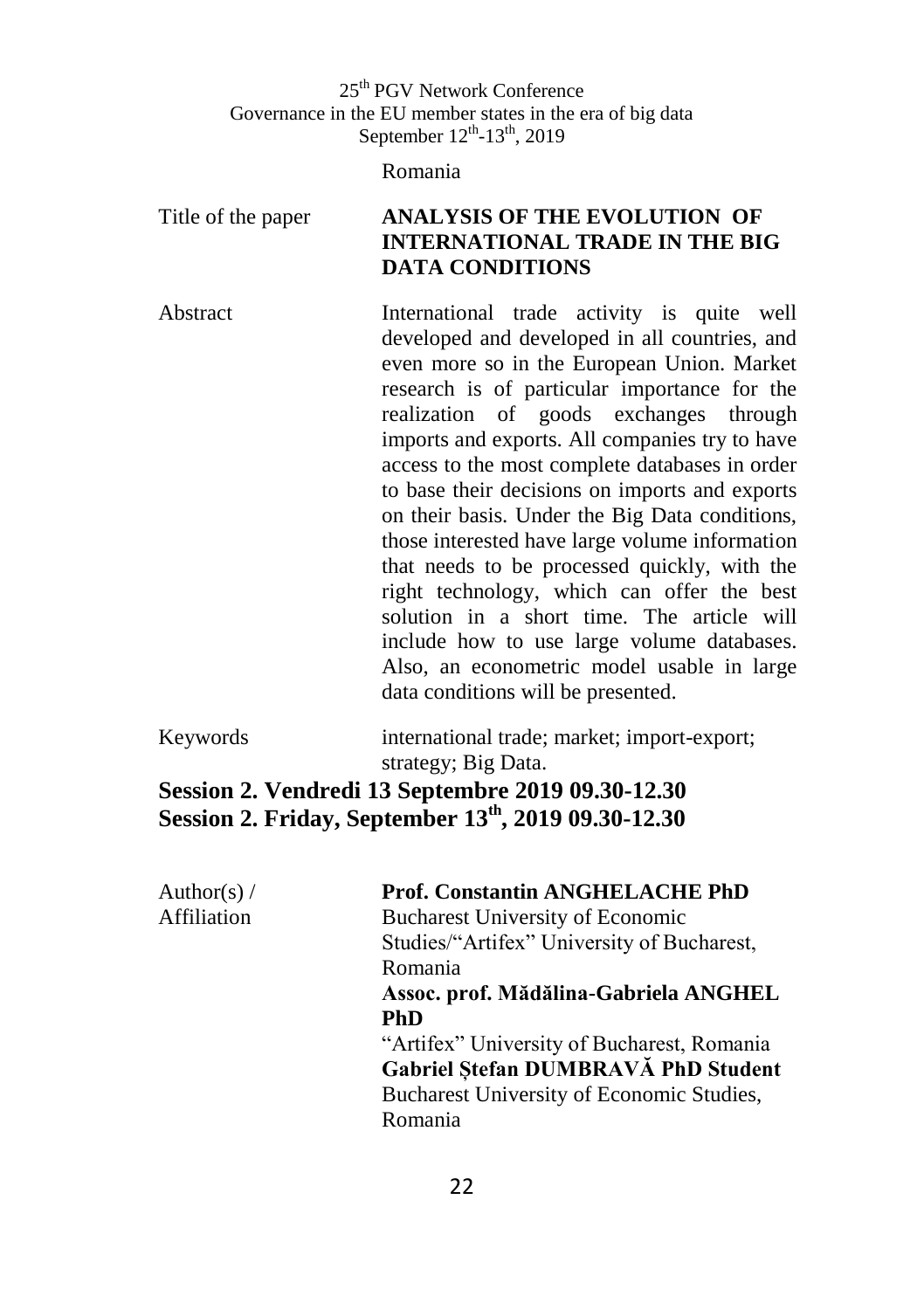#### **Doina AVRAM PhD Student**

Bucharest University of Economic Studies, Romania **Doina BUREA PhD Student** Bucharest University of Economic Studies,

Romania

#### Title of the paper **INFORMATICS AND BANK TRANSFERS IN THE BIG DATA ERA**

Abstract The financial-banking field tends to become a critical infrastructure that can quickly change the state of affairs. The effects of the financial transfers represent the second flow of foreclosure in the free market. The economic circuit implies the existence of information specific to a private or public area. This information can be exported between the two areas in order to generate solutions. It should be noted that cybercrime - computer fraud has now developed, mainly because of this interference in the financial transfers. The problem to consider is the creation of

complex systems for the processing, transmission and protection of financial the circuits. The technology is a risk-stimulating component, part of the overall risk system in this area. There is a question of the complementarity of the work and protection systems to ensure the security of the financial transfers.

The term bank transfer has a broad and complex meaning, with rapid transfers without a "defined bank account", intra/interbank transfers, transfers between private companies and state institutions, or between the European Central Bank and the International Monetary Fund.

This diversity of the bank transfers has to be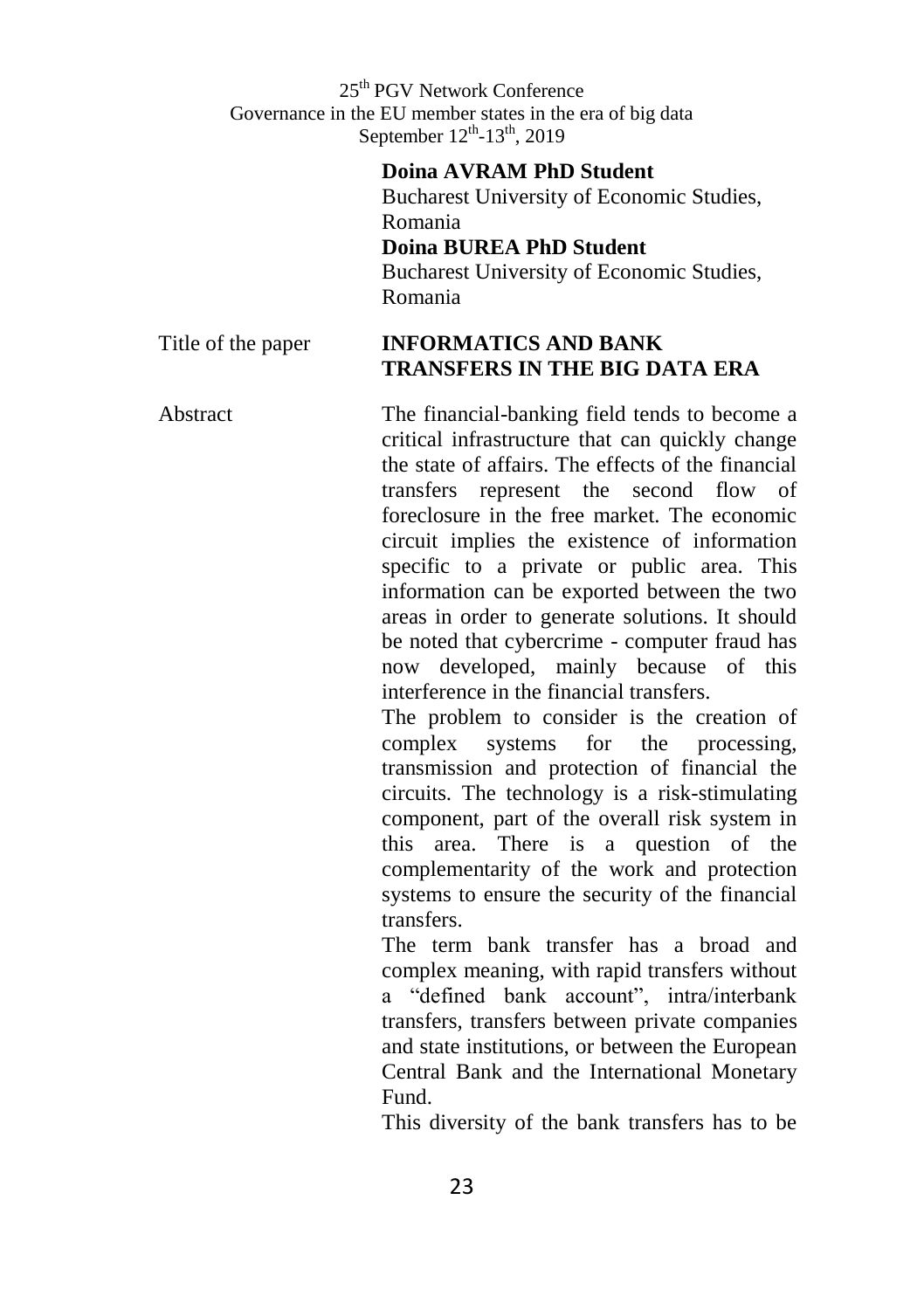|                              | 25 <sup>th</sup> PGV Network Conference<br>Governance in the EU member states in the era of big data<br>September 12 <sup>th</sup> -13 <sup>th</sup> , 2019                                                                                                                                                                                                                                                                                                                                                                                                                                                                                                            |
|------------------------------|------------------------------------------------------------------------------------------------------------------------------------------------------------------------------------------------------------------------------------------------------------------------------------------------------------------------------------------------------------------------------------------------------------------------------------------------------------------------------------------------------------------------------------------------------------------------------------------------------------------------------------------------------------------------|
|                              | analyzed in the context of the Big Data, which<br>the information<br>multiplies<br>system,<br>thus<br>creating a number of advantages but also<br>additional risks.<br>This article analyzes and interprets the long-<br>term relationship between the information<br>system and the bank transfers in the context of<br>the Big Data.                                                                                                                                                                                                                                                                                                                                 |
| Keywords                     | information, bank transfer, Big Data, financial-<br>banking market, International Monetary Fund,<br>information system.                                                                                                                                                                                                                                                                                                                                                                                                                                                                                                                                                |
| Author(s) $/$<br>Affiliation | <b>Ilaria ANNIBALI</b><br>Student at the Department of Economics of<br>University of Perugia-Scientific and Didactic<br>Pole of Terni<br>Mario G.R. PAGLIACCI<br>Department of Economics, Seat of Terni,<br>Università degli Studi di Perugia. President of<br>Laboratorio Athena                                                                                                                                                                                                                                                                                                                                                                                      |
| Title of the paper           | <b>BLOCKCHAIN: THE KEY FOR</b><br><b>TECHNOLOGICAL DEVELOPMENT</b>                                                                                                                                                                                                                                                                                                                                                                                                                                                                                                                                                                                                     |
| Abstract                     | The Blockchain is a large public database not<br>influenced by the control of central authorities.<br>a technology that allows<br>It is<br>trust and<br>transparency to be established<br>within<br>a.<br>single company or between<br>country,<br>a<br>individuals. Although its original application<br>was related to cryptocurrencies, many other<br>applications are possible. In fact, it is now<br>considered the core on which the technological<br>innovation of the future is based. In the digital<br>age, the competitive advantage passes through<br>the recognition of data and their intelligent<br>Artificial<br>In<br>the<br>coming<br>use.<br>years, |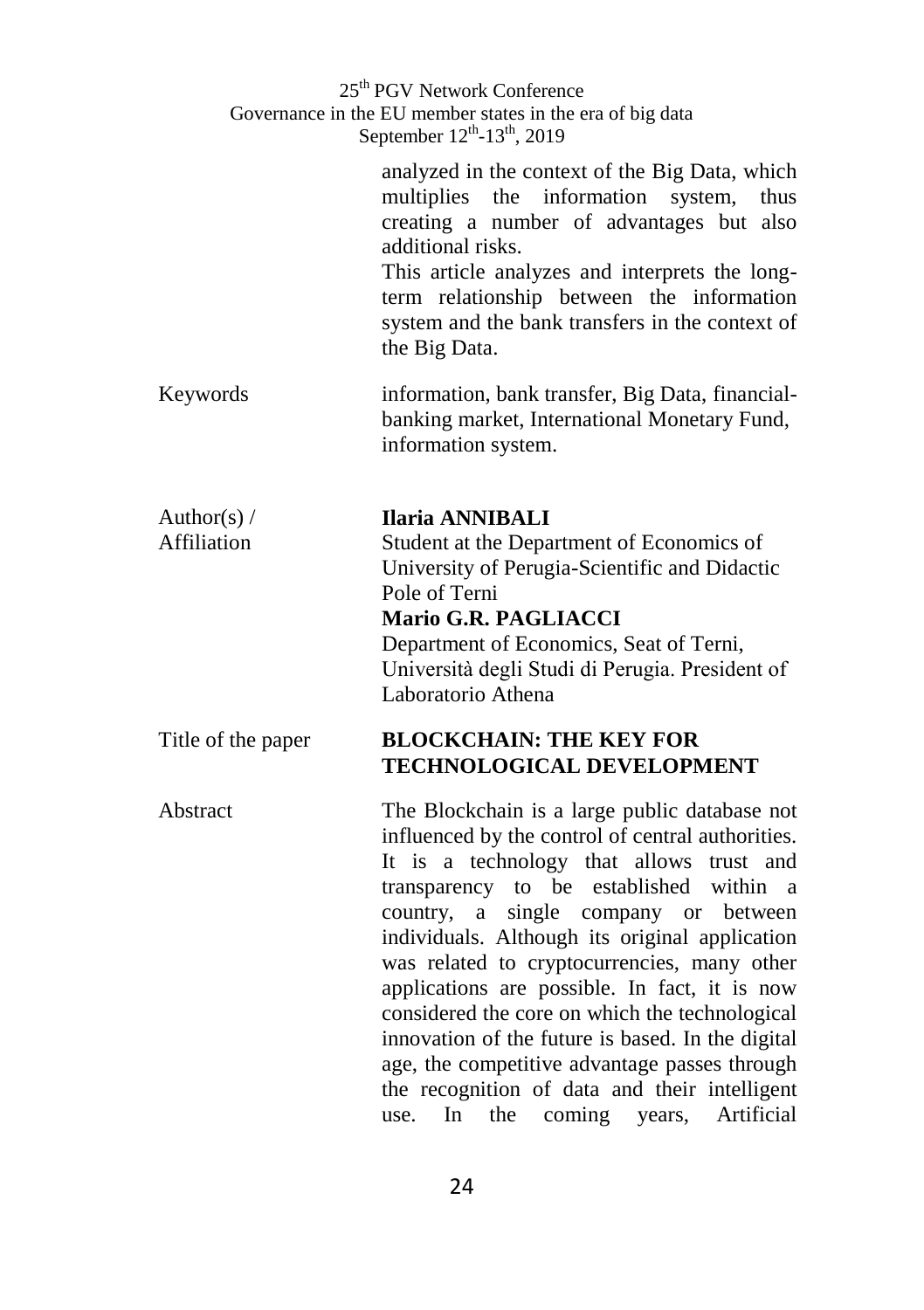|                              | Intelligence, the Internet of Things, Robotics,<br>Blockchain and Big Data will be the<br>innovations that will lead to a new level of<br>global communication. Despite the multiple<br>benefits of the Blockchain, it is necessary to<br>note the presence of some disadvantages, one<br>above all the high environmental impact,<br>which, in any case, will soon be reduced,<br>thanks to the use of green technologies and<br>other protocols for the use of Blockchain. |
|------------------------------|------------------------------------------------------------------------------------------------------------------------------------------------------------------------------------------------------------------------------------------------------------------------------------------------------------------------------------------------------------------------------------------------------------------------------------------------------------------------------|
| Keywords                     | Blockchain, Artificial Intelligence, Big Data,<br>transparency, global communication                                                                                                                                                                                                                                                                                                                                                                                         |
| Author(s) $/$<br>Affiliation | Maître de Conférences Dr. Adina<br><b>BÅRBULESCU</b><br>Faculté d'Economie et d'Administration des<br><b>Affaires</b><br>Université de l'Ouest de Timisoara, la<br>Roumanie                                                                                                                                                                                                                                                                                                  |
| Title of the paper           | <b>CONSIDÉRATIONS SUR LES «BIG</b><br><b>DATA» ET LEUR IMPACT SUR LES</b><br><b>ORGANISATIONS</b>                                                                                                                                                                                                                                                                                                                                                                            |
| Abstract                     | Selon Craig Mundie, conseiller principal<br>auprès du PDG de Microsoft, les données<br>deviennent la nouvelle matière première des<br>entreprises. En effet, les données ont été le<br>pilier de toute entreprise et continueront à le<br>faire. Le stockage des données. l'extraction et                                                                                                                                                                                    |

entreprises. En effet, les données ont été le pilier de toute entreprise et continueront à le faire. Le stockage des données, l'extraction et l'utilisation des données ont été et sont devenus de plus en plus essentielles pour les activités de nombreuses entreprises. Dans le passé, quand il n'y avait pas de

systèmes interconnectés, les données resteraient et seraient consommées en un seul endroit.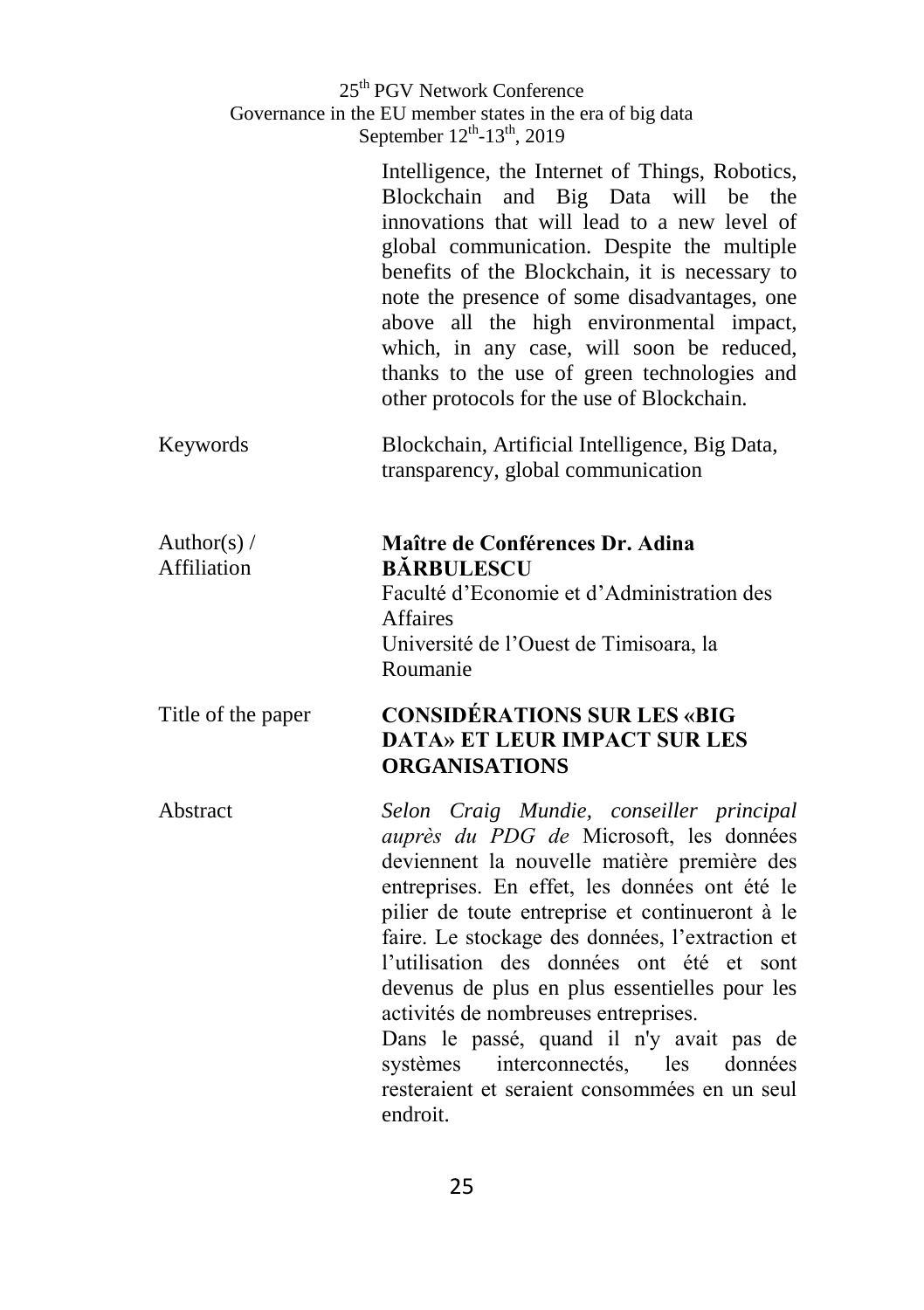Avec l'apparition de la technologie Internet, la capacité et la nécessité de partager et de transformer les données sont devenus un besoin.

Les entreprises ont beaucoup investi dans l'entreposage de matériel informatique et de logiciels, personnel et compétences.

Avec l'avènement de la technologie numérique et des appareils intelligents, une grande quantité de données sont générées chaque jour.

Le progrès dans les capteurs numériques et les technologies de la communication ont énormément ajouté à cette énorme quantité de données, capturant des informations précieuses pour les entreprises.

Ces «Big Data» sont difficiles à traiter avec les technologies classiques et appels à un traitement parallèle massif. Des technologies capables de stocker et de traiter des exa-octets, des téraoctets, des péta-octets de données sans augmenter énormément le coût d'entreposage des données est une question de temps.

La capacité de tirer des enseignements de ces données massives a la potentiel de transformer notre façon de vivre, de penser et de travailler.

Les avantages de la plage d'analyse des «Big Data» varient du domaine de la santé au gouvernement, au domaine financier, au marketing et à beaucoup d'autres domaines.

Le but de notre papier est de réaliser une analyse exhaustive des «Big Data» et des certaines de leurs applications dans l'économie.

| Keywords | organisations, Big Data, TIC, processus |
|----------|-----------------------------------------|
|          | décisionnels.                           |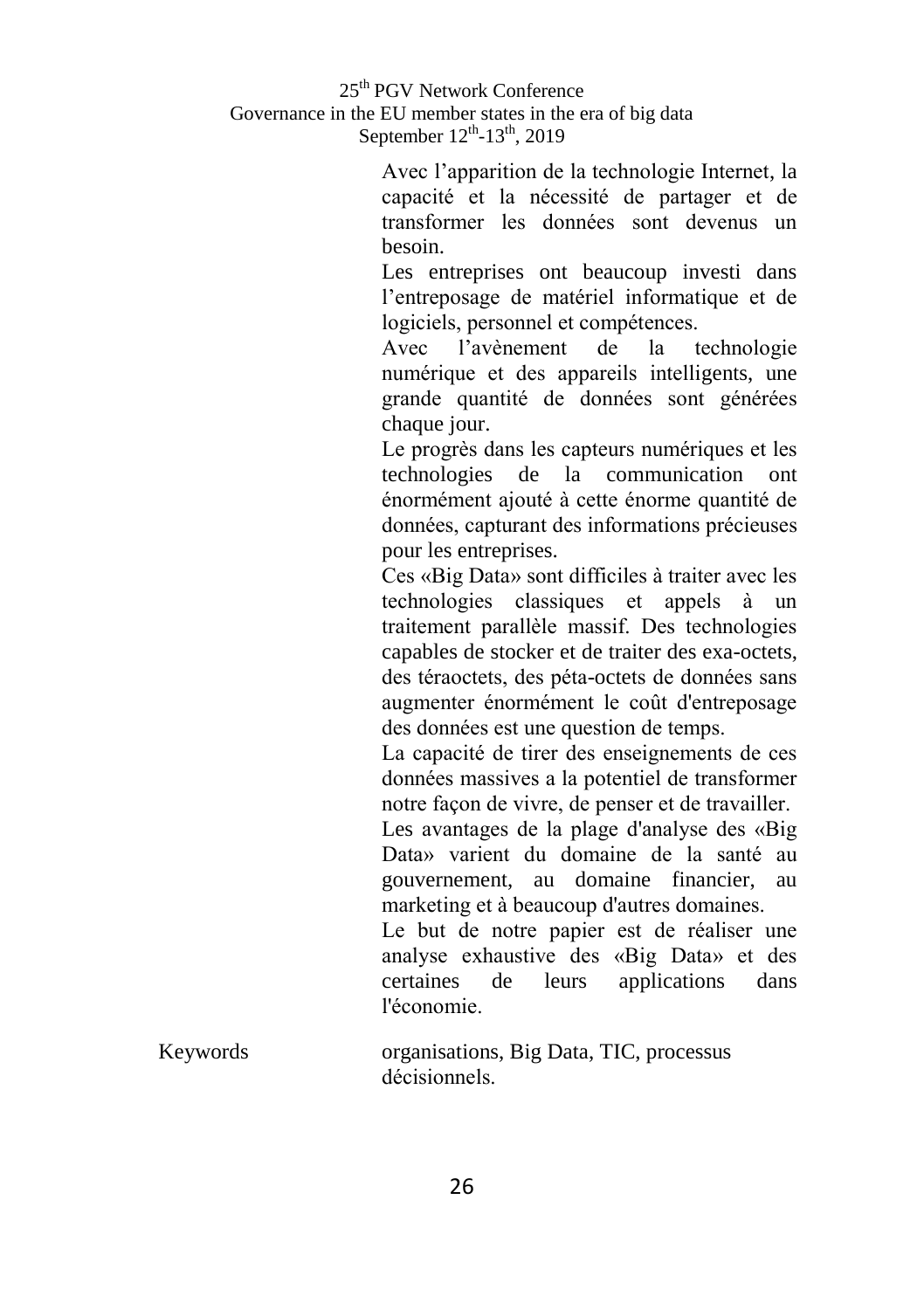Author(s)  $/$ Affiliation **André BOYER** Professeur Émérite IAE de Nice Laboratoire GRM, EA 4711 Title of the paper **L'INFLUENCE DES CONTRAINTES ÉCOLOGIQUES SUR LE DÉVELOPPEMENT DES BIG DATA** Abstract Les Big Data permettent aux robots de remplacer les êtres humains dans le processus de production, car ces derniers travaillent plus longtemps et pour un prix moindre que les êtres humains. Les chercheurs ont proposé différentes solutions pour que les êtres humains puissent s'adapter à la robotisation, Mais ils n'ont pas pris en compte le coût écologique des Big Data dans le processus de production. Plus précisément, l'utilisation des Big Data nécessite de plus en plus d'électricité pour fonctionner et de matières premières rares pour la construction des divers robots qui les utilisent. Cette communication montre que le coût croissant de l'énergie et des matières premières rares risque de remettre en cause la généralisation de l'utilisation des Big Data dans le processus de production. Keywords Big Data, energy, technological unemployment, robots, risk.. Author(s)  $/$ Affiliation **Łukasz SULKOWSKI** University of Social Sciences, Warsaw, Poland **Andrzej WOZNIAK** University of Social Sciences, Warsaw, Poland **Robert SELIGA**

#### Title of the paper **THE IMPACT OF CONSOLIDATION ON UNIVERSITY POSITIONS IN**

University of Social Sciences, Warsaw, Poland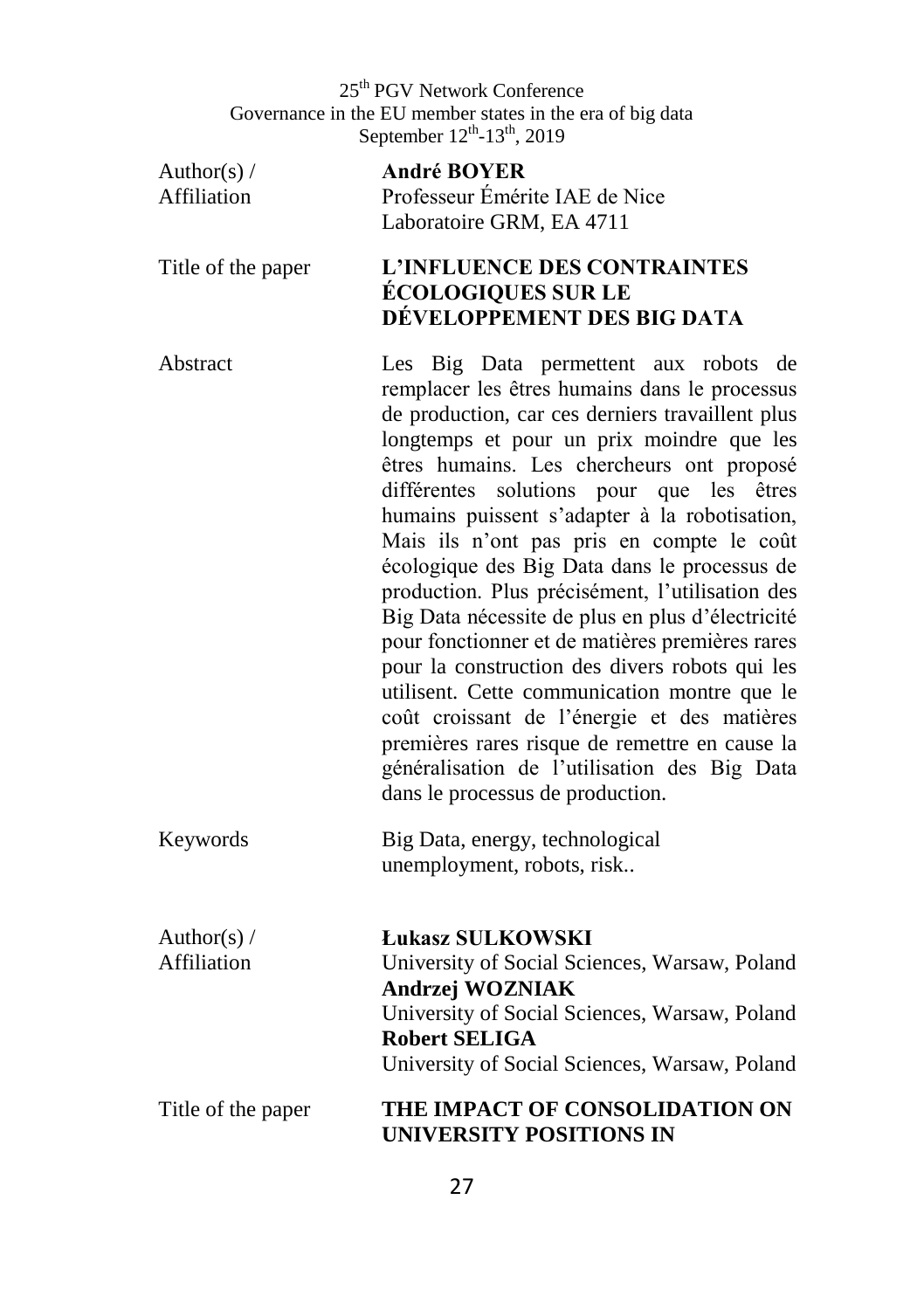### **RANKINGS IN EU MEMBER STATES**

| Abstract | The importance of rankings and mergers in the    |
|----------|--------------------------------------------------|
|          | and higher education sector is<br>science        |
|          | increasing worldwide. Some researchers talk      |
|          | about the ranking obsession and frenzy of        |
|          | mergers (Hazelkorn, 2015; Tilak, 2016; Stack,    |
|          | 2016). The development of programs of            |
|          | scientific excellence leads to the maintenance   |
|          | of a very competitive group of elite scientific  |
|          | universities called the "world class of          |
|          | universities". Their operation is modeled on     |
|          | the American model of the research university,   |
|          | in particular from the "ivy league" (Cole,       |
|          | 2012).                                           |
|          | It can be argued that the consolidation          |
|          | processes of universities in many countries are  |
|          | closely related to the importance of             |
|          | international rankings of universities.          |
|          | The aim of the article is to analyze the effects |
|          | of consolidation in the university sector based  |
|          | on the literature review of the subject. The     |
|          | research methodology is based on the analysis    |
|          | of a case study of Université Grenoble Alpes.    |
|          |                                                  |
| Keywords | mergers in higher education, university          |
|          | position in rankings, consolidation in the       |
|          | university sector, international rankings of     |
|          | universities, reputation.                        |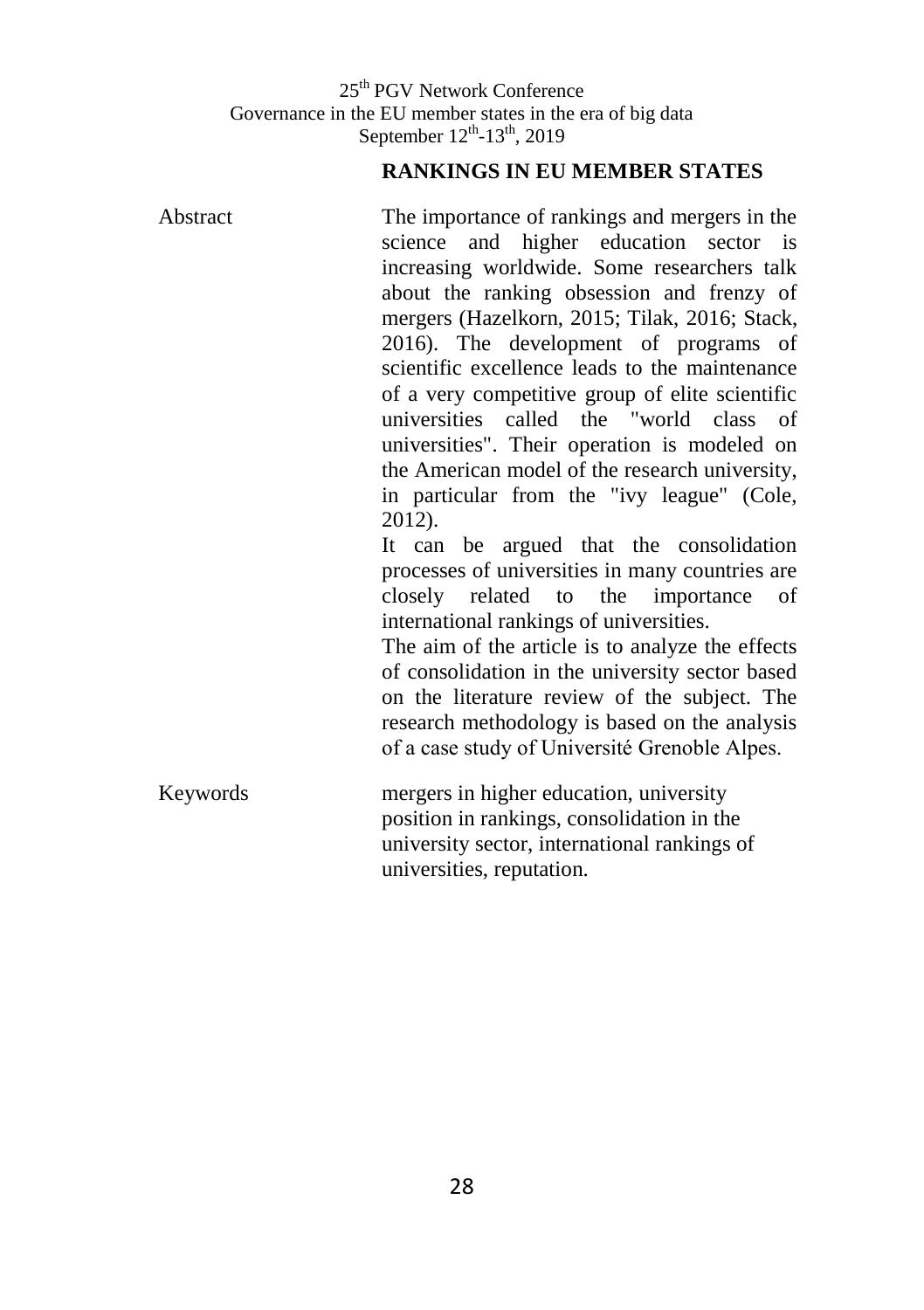### **Atelier 2/Workshop 2**

**Session 1: Les individus, les groupes sociaux et les "big data" Jeudi 12 Septembre 2019 14.00-17.30 Session 1: Individuals, social groups and big data Thursday, September 12th, 2019 14.00-17.30** 

### **Présidente / President: Catherine PEYROUX Modératrice / Moderator: Liana STEFAN**

| Author(s) $/$<br>Affiliation | <b>Alina GHEORGHE</b><br>"Artifex" University from Bucharest, Romania<br><b>Mircea Alecsandru UDRESCU</b><br>"Artifex" University from Bucharest, Romania                                                                                                                                                                                                                                                                                                                                                                                                                                                                                                                                                                                 |
|------------------------------|-------------------------------------------------------------------------------------------------------------------------------------------------------------------------------------------------------------------------------------------------------------------------------------------------------------------------------------------------------------------------------------------------------------------------------------------------------------------------------------------------------------------------------------------------------------------------------------------------------------------------------------------------------------------------------------------------------------------------------------------|
| Title of the paper           | SMART TOURISM MANAGEMENT.<br><b>REGRESSION MODEL ON THE</b><br><b>INFLUENCE OF RESEARCH AND</b><br><b>DEVELOPMENT EXPENDITURES ON</b><br>THE FUNCTIONAL<br><b>ACCOMMODATION CAPACITY IN</b><br><b>CLUJ COUNTY</b>                                                                                                                                                                                                                                                                                                                                                                                                                                                                                                                         |
| Abstract                     | Mass tourism is no longer a tourism constant.<br>The demand for tourist offers is the one that<br>dictates success in an increasingly nostalgic<br>market after the mass tourist offer. Tourism<br>research and development is designed to<br>investigate the diversity of tourism service<br>users and find innovative responses such as<br>on-demand tourism, medical tourism, cultural<br>tourism, religious tourism, wild tourism for a<br>large number of tourists, the focus tends to<br>move from "Low-priced touristic packages" to<br>"high-quality and affordable (small) tourist<br>packages." In the process of moving from<br>tourism "without quality claims" to "high<br>quality", the fidelity of the consumer of tourist |

offers is declining. Through specific research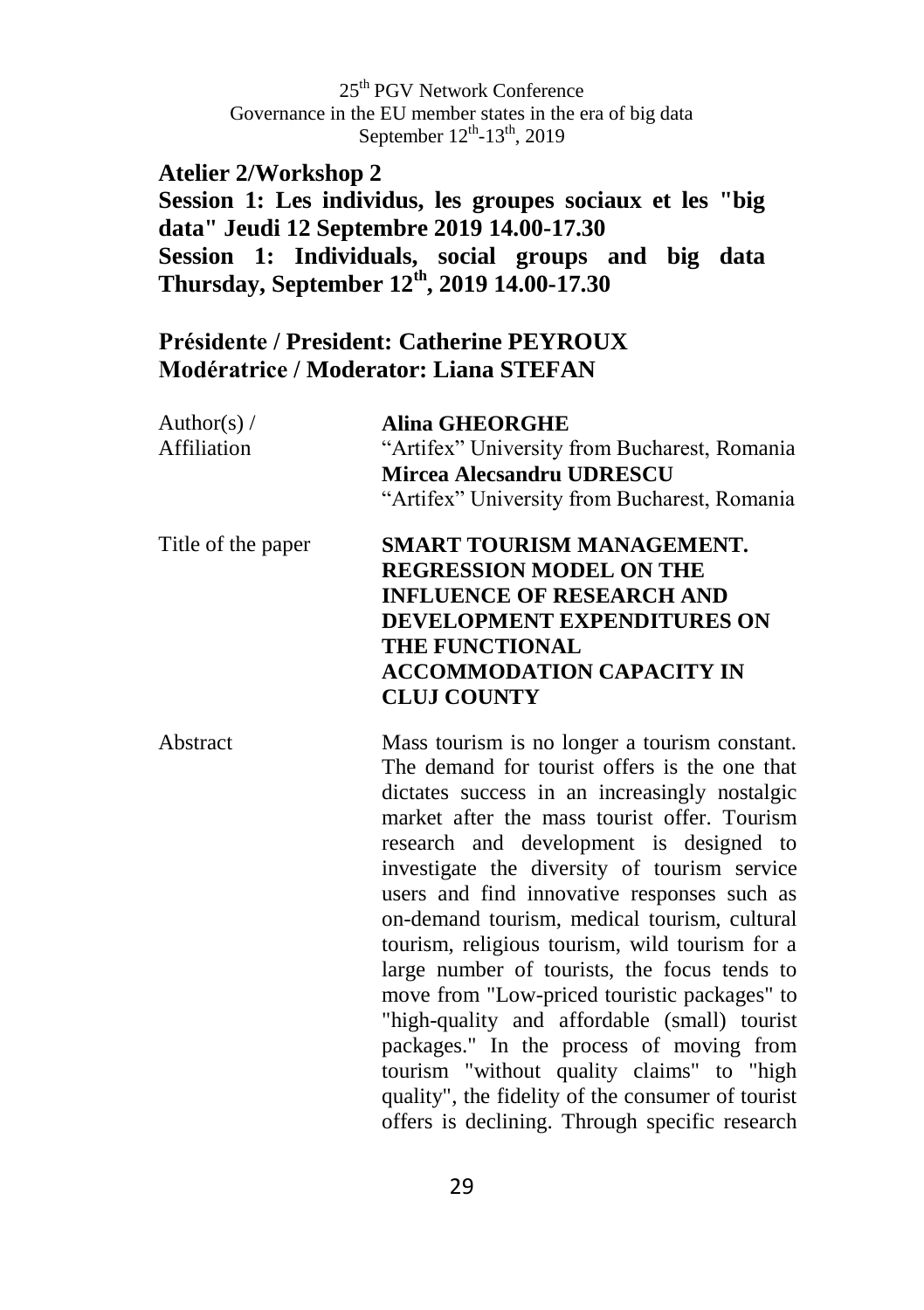> and development actions dedicated to tourism, among which we have stopped to qualitatively stimulate innovation and public relations, we appreciate that competitive resorts can be identified to harmonize the supply and demand of tourist packages with beneficial results for the service company tourism, for other lucrative companies, for public authorities, but also for citizens in a certain area or tourist process.

Keywords tourism, research, development, innovation, marketing.

#### Author(s)  $/$ Affiliation **Martina DOMINICI** University of Perugia, member of the Athena Laboratory, Italy

#### Title of the paper **THE GAFAs KNOW US BETTER THAN WE KNOW OURSELVES**

Abstract Google, Amazon, Facebook and Apple are the companies that own most of the data circulating on the web. Big Data can be of various nature and can be used for different purposes, but the main purpose is to develop an increasingly profitable business, in fact, thanks to them, large companies such as GAFA can design products tailored to each individual user according to his personal tastes and needs. But data are not always used for this purpose, sometimes they are the subject of illegal and incorrect actions and that is why the European legislator wanted to introduce a regulation to protect and guarantee European citizens.

Keywords privacy, sensitive data, the use of Big Data, legislation, business.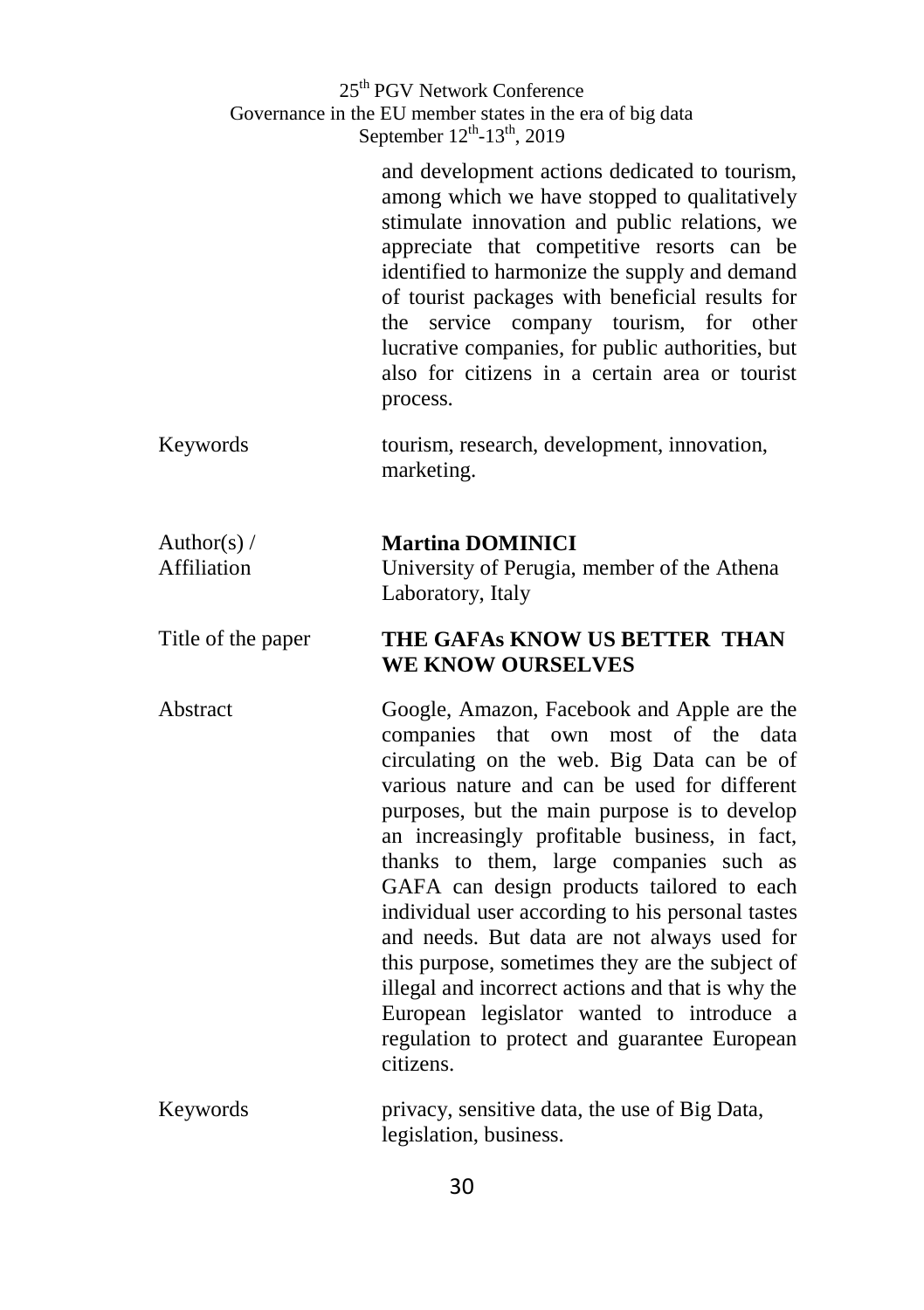| Author(s) $/$<br>Affiliation | <b>Lecturer Ana CARP PhD</b><br>"Artifex" University of Bucharest, Romania                                                                                                                                                                                                                                                                                                                                                                                                                                                                                                                                                                                                                                                                                                                                                                                                                                                                                                                                                          |
|------------------------------|-------------------------------------------------------------------------------------------------------------------------------------------------------------------------------------------------------------------------------------------------------------------------------------------------------------------------------------------------------------------------------------------------------------------------------------------------------------------------------------------------------------------------------------------------------------------------------------------------------------------------------------------------------------------------------------------------------------------------------------------------------------------------------------------------------------------------------------------------------------------------------------------------------------------------------------------------------------------------------------------------------------------------------------|
| Title of the paper           | <b>MODELS OF SOCIAL SECURITY</b><br><b>ANALYSIS</b>                                                                                                                                                                                                                                                                                                                                                                                                                                                                                                                                                                                                                                                                                                                                                                                                                                                                                                                                                                                 |
| Abstract                     | The adherence to a social security system,<br>whether public or private, is a contingency<br>duty that manifests in different ways.<br>Social security systems are usually long-term<br>close correlation<br>in<br>with<br>the<br>designed<br>contribution periods of each generation. Social<br>security advocates agree that in this area the<br>social policies need to be coherent and stable.<br>Or generations are not of equal size and during<br>their existence the economy is also in constant<br>change.<br>For the analysis of social security systems,<br>demographic, economic, fiscal and legislative<br>variables are used.<br>In this article I presented the simplified model<br>with 2 sectors, the OLG model with 3 sectors<br>and the OLG model with 85 sectors.<br>From the findings of this study, it is noted that<br>the following idea can not be confirmed - that<br>the social security system is not sustainable if<br>the decision makers take into account the<br>results of the scientific studies. |
| Keywords                     | social security, model OLG, pension, decision,<br>economy.                                                                                                                                                                                                                                                                                                                                                                                                                                                                                                                                                                                                                                                                                                                                                                                                                                                                                                                                                                          |
| Author(s) $/$<br>Affiliation | Prof. Constantin ANGHELACHE PhD<br><b>Bucharest University of Economic</b><br>Studies/"Artifex" University of Bucharest<br>Assoc. prof. Mădălina-Gabriela ANGHEL<br><b>PhD</b>                                                                                                                                                                                                                                                                                                                                                                                                                                                                                                                                                                                                                                                                                                                                                                                                                                                      |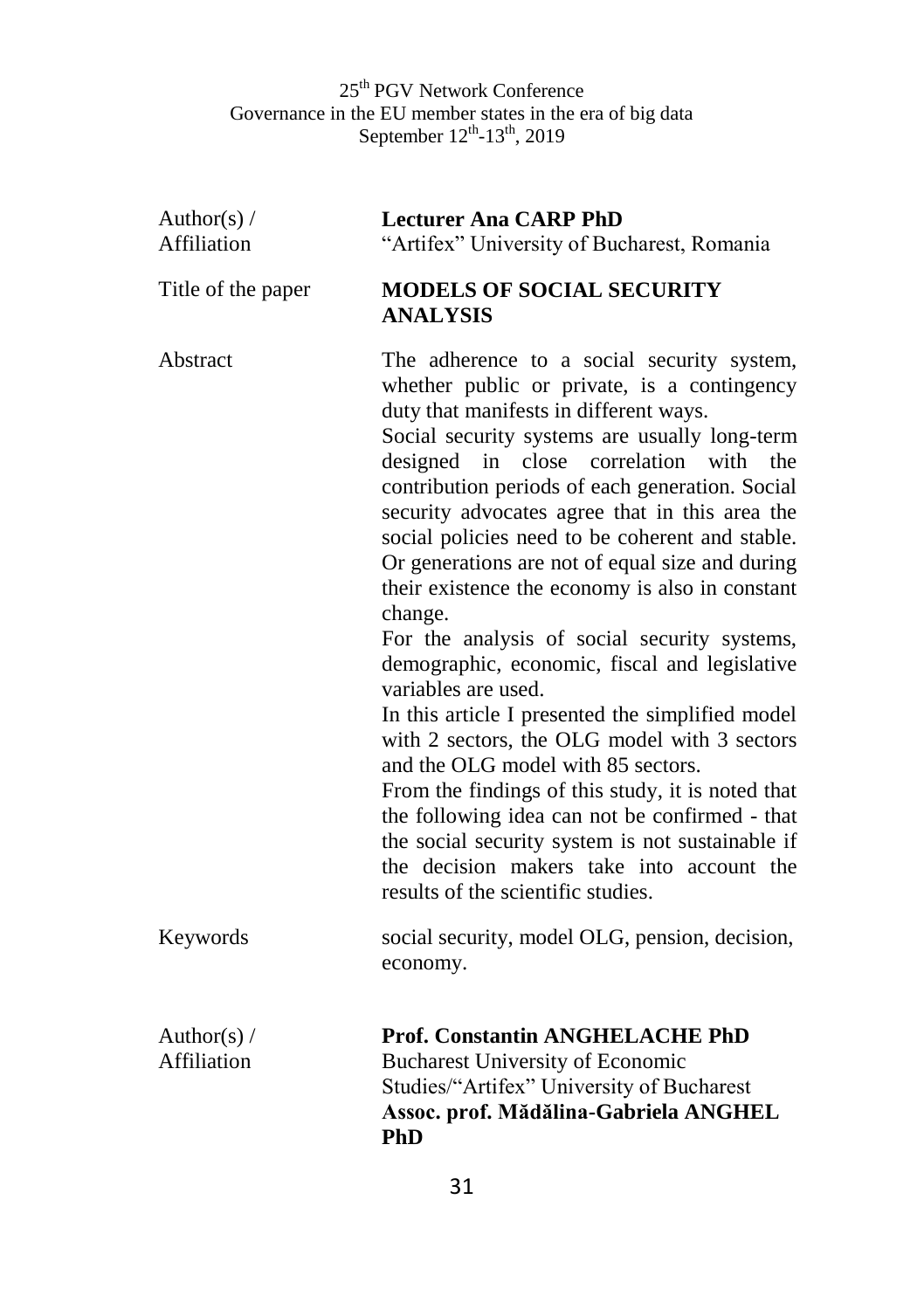> "Artifex" University of Bucharest **Andreea-Ioana MARINESCU PhD Student**  Bucharest University of Economic Studies **Maria MIREA PhD Student**  Bucharest University of Economic Studies

#### Title of the paper **ANALYSIS OF THE ECONOMIC EVOLUTION OF THE EU MEMBER STATES IN THE CONTEXT OF THE BIG DATA**

Abstract This article will address and attempt to clarify a number of aspects of the economic evolution of the Member States of the European Union, based on data provided by Eurostat, starting from Eurostat's major concern to adapt the statistical methodology to the current situation of volume growth (big data), the whole analysis is also subordinated to this context of the increasing volume of data and information, but it does not intend to make an extended pleading on the bid date. In fact, there is a careful analysis, using statistical methods, as national and international statistical institutions work with a large volume of data. European Union directives provide for measures to ensure the development of all states and, in this context, the community. At the same time, some measures provide for a

> more accelerated development for states with a low accession. For this, funds have been made from which important amounts are allocated to these states. The complex development of the European Union aims, in fact, to improve the quality of life (standard of living) in all Member States.

> At the European community level there are databases usable in economic analyzes. Also, Eurostat is the institution with the most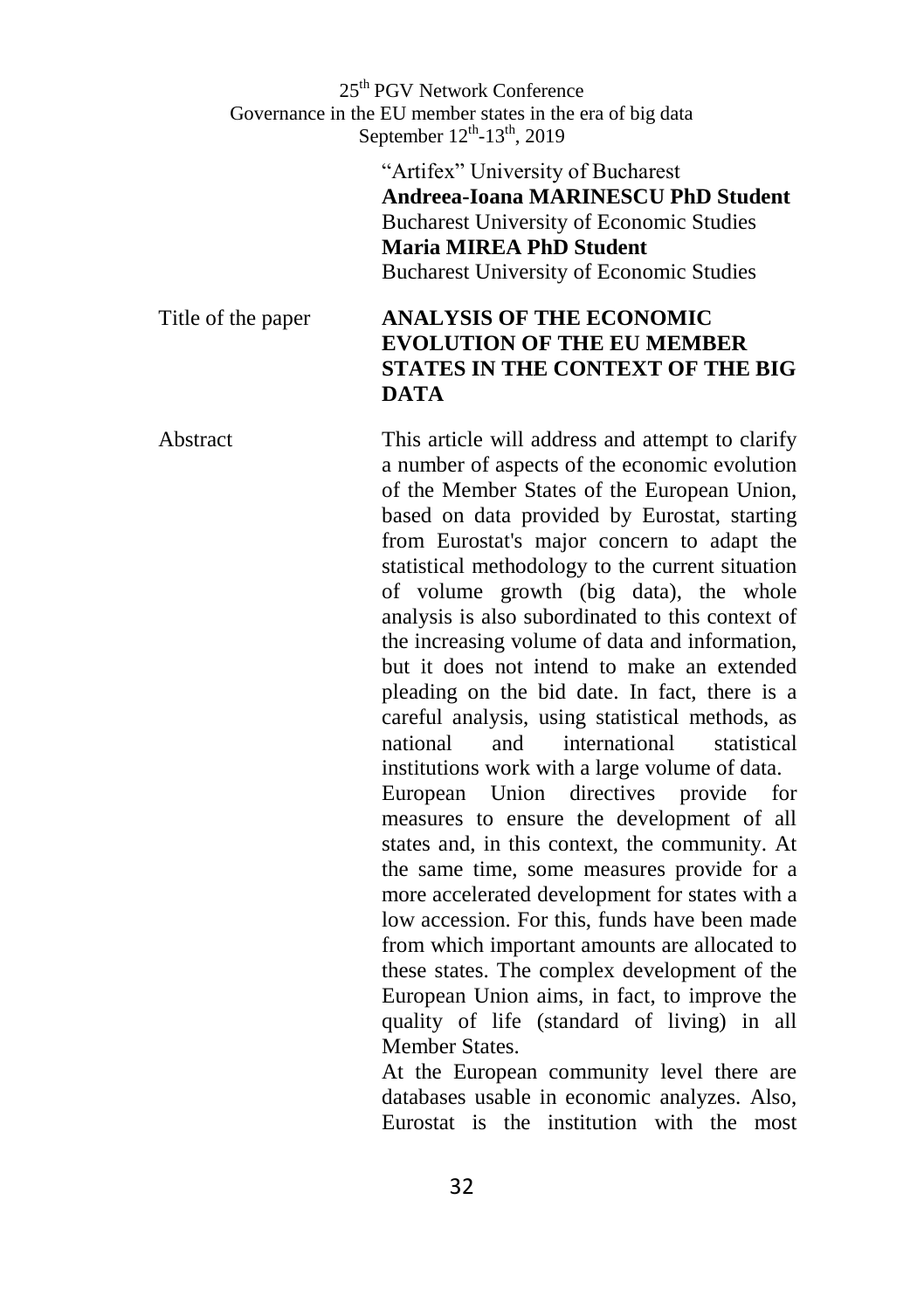|                              | 25 <sup>th</sup> PGV Network Conference<br>Governance in the EU member states in the era of big data<br>September 12 <sup>th</sup> -13 <sup>th</sup> , 2019                                                                                                                                                                                                                                                                                                                                                                                                                                                                                                                                                                                           |
|------------------------------|-------------------------------------------------------------------------------------------------------------------------------------------------------------------------------------------------------------------------------------------------------------------------------------------------------------------------------------------------------------------------------------------------------------------------------------------------------------------------------------------------------------------------------------------------------------------------------------------------------------------------------------------------------------------------------------------------------------------------------------------------------|
|                              | complex databases. Recently, the Conference<br>of the Directors of the Institute of Statistics in<br>the European States analyzed the perspective<br>of calculating the indicators in the context of<br>the big data to be implemented.<br>The article focuses on the concrete study of the<br>use of large data in the calculation of the<br>indicators that underlie the comparability<br>between the EU Member States.                                                                                                                                                                                                                                                                                                                             |
| Keywords                     | community funds, indicator, database,<br>comparability, big data, economic evolution.                                                                                                                                                                                                                                                                                                                                                                                                                                                                                                                                                                                                                                                                 |
| Author(s) $/$<br>Affiliation | <b>Francesca MARTINI</b><br>Associazione Laboratorio Athena Terni, Italy<br><b>Pamela TERENZIANI</b><br>Associazione Laboratorio Athena Terni, Italy                                                                                                                                                                                                                                                                                                                                                                                                                                                                                                                                                                                                  |
| Title of the paper           | <b>CONSUMERS AT THE CENTER OF</b><br><b>EVERY CHOICE</b>                                                                                                                                                                                                                                                                                                                                                                                                                                                                                                                                                                                                                                                                                              |
| Abstract                     | Customers are the most important part of a<br>business: no one can claim to be running a<br>successful business without a solid customer<br>base, but in business, there is<br>always<br>competition.<br>Businesses should<br>strive to retain<br>their<br>customers at all costs. There is no shortcut: to<br>retain the existing customers, the enterprises<br>need to know them for offering exactly what<br>the customers want.<br>That is not always easy, but with the advent of<br>Big Data, companies have had an easier time<br>understanding their customers.<br>Proper analytics give at the business the<br>capability to derive critical behavioral.<br>Everything changes: we move from a top<br>down approach to a bottom up approach, |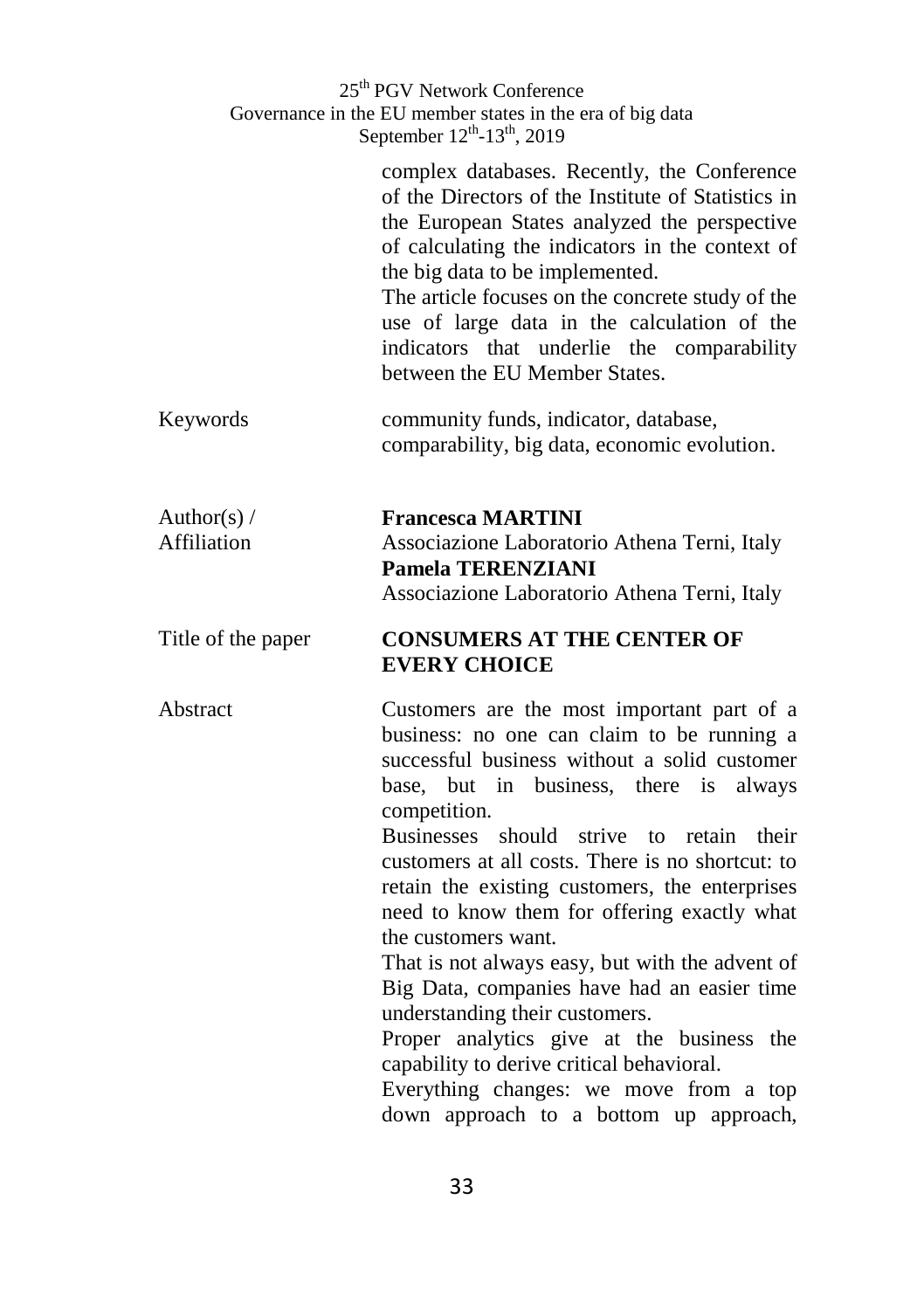> where customers can orientate all the company strategies and policies.

Keywords customer, bottom up approach, Big Data, business, customer.

Author(s)  $/$ Affiliation

**Nicoleta SIRGHI** FEAA, Université de l'Ouest de Timișoara, Roumanie

**Liana ȘTEFAN**

FEAA, Université de l'Ouest de Timișoara, Roumanie

### Title of the paper **LE BIG DATA ET LE SUCCÈS DE LA DÉMARCHE DIDACTIQUE DANS LES UNIVERSITÉS ROUMAINES**

Abstract Les professeurs des universités roumaines parlent de plus en plus souvent (et depuis bon nombre d'années) des difficultés qu'ils éprouvent à devoir performer sur plusieurs plans en même temps: en recherche, en enseignement et en participation à diverses commissions du niveau du département au niveau universitaire et national aussi. La survalorisation de la recherche et l'augmentation de la charge d'enseignement représentent des facteurs qui diminuent considérablement la qualité de la formation. L'article se propose de faire une analyse du succès de la démarche didactique dans l'Université de l'Ouest de Timișoara, Roumanie, à partir de l'hypothèse que les données sur l'insertion de ses diplômés et sur leur parcours sur le marché du travail représentent des indices importants pour évaluer l'efficacité de l'enseignement dans

cette institution.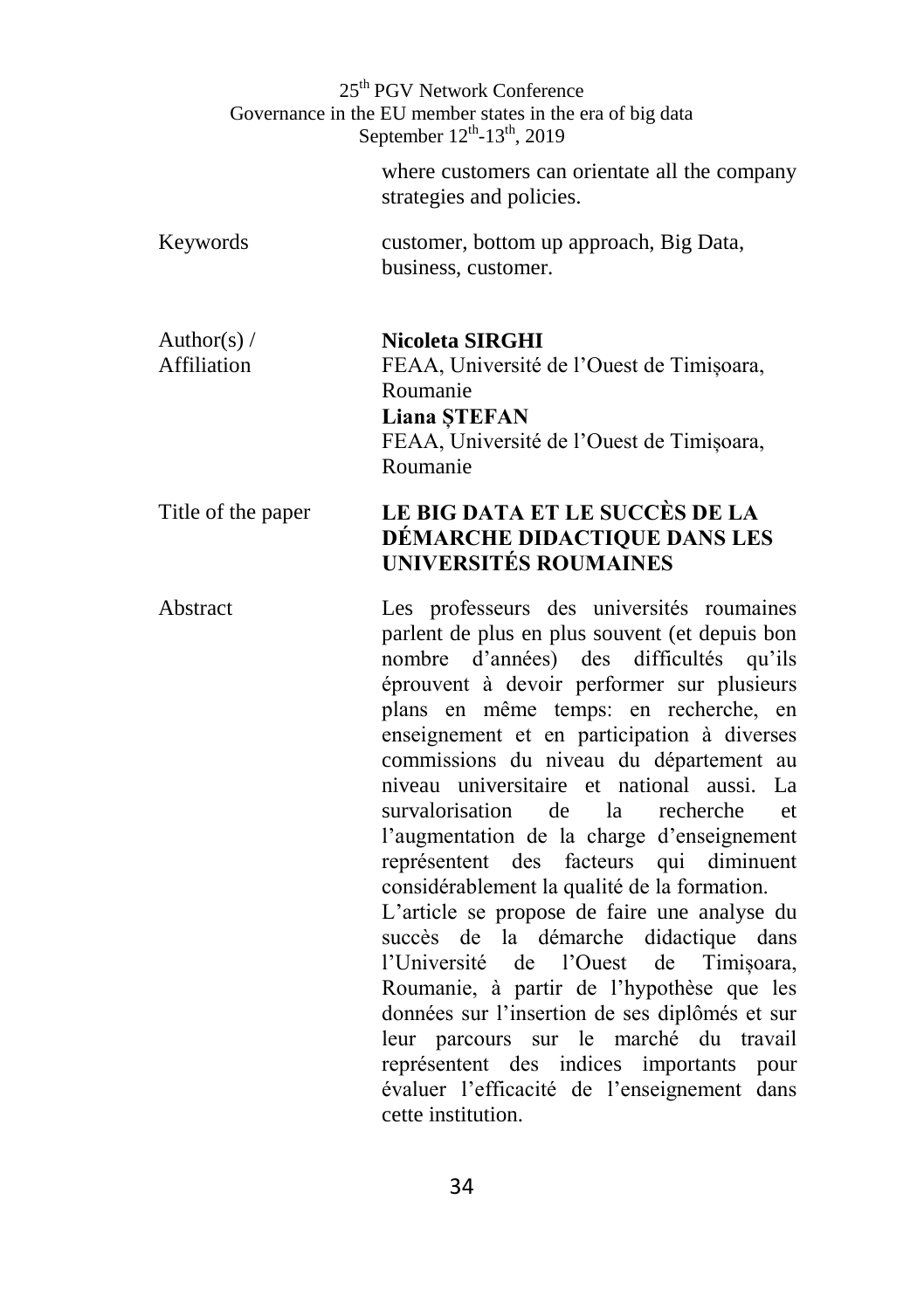|                              | 25 <sup>th</sup> PGV Network Conference<br>Governance in the EU member states in the era of big data<br>September 12 <sup>th</sup> -13 <sup>th</sup> , 2019                                                                                                                                                                                                                                                                                                                                                                                                                                                                                                                                        |
|------------------------------|----------------------------------------------------------------------------------------------------------------------------------------------------------------------------------------------------------------------------------------------------------------------------------------------------------------------------------------------------------------------------------------------------------------------------------------------------------------------------------------------------------------------------------------------------------------------------------------------------------------------------------------------------------------------------------------------------|
| Keywords                     | Big Data, démarche didactique, enseignement,<br>recherche.                                                                                                                                                                                                                                                                                                                                                                                                                                                                                                                                                                                                                                         |
| Author(s) $/$<br>Affiliation | <b>Jaroslav KITA</b><br>Professeur à la Faculté de commerce de<br>l'Université d'économie à Bratislava,<br>Slovaquie<br><b>Jan KERESTY</b><br>Maître de conférences au Département de<br>langues romanes et slaves de la Faculté des<br>langues appliquées de l'Université d'économie<br>à Bratislava, Slovaquie<br><b>Ferdinand DANO</b><br>Professeur à la Faculté de commerce de<br>l'Université d'économie à Bratislava,<br>Slovaquie<br><b>Pavol KITA</b><br>Maître de conférences à la Faculté de<br>commerce de l'Université d'économie à<br>Bratislava, Slovaquie<br><b>Patricia KOLLAR</b><br>Doctorant à la Faculté de commerce de<br>l'Université d'économie à Bratislava,<br>Slovaquie |
| Title of the paper           | LES POSSIBLES UTILISATIONS DES<br><b>DONNÉES SPATIALES DANS LE</b><br><b>SYSTEME D'INFORMATION</b><br><b>GÉOGRAPHIQUE</b>                                                                                                                                                                                                                                                                                                                                                                                                                                                                                                                                                                          |
| Abstract                     | L'objectif de cet article est de mettre en<br>évidence les possibilités d'utilisation de la<br>technologie big data en Slovaquie et<br>de<br>l'illustrer par un exemple d'utilisation<br>de<br>spatiales dans la localisation<br>données<br>géographique de points de vente au détail sur<br>le territoire de Bratislava, la capitale de la<br>Slovaquie. L'article se compose de cinq                                                                                                                                                                                                                                                                                                             |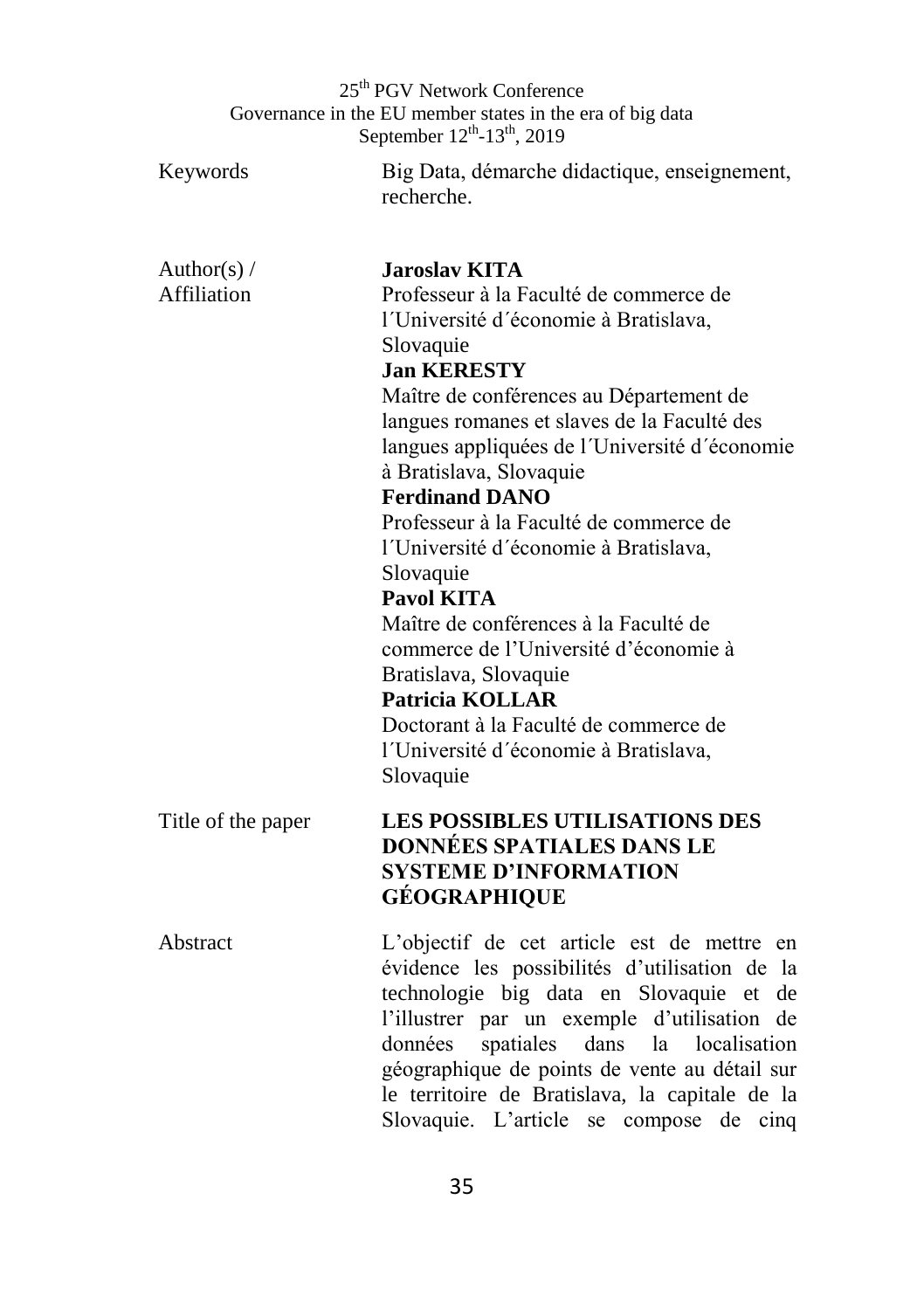> parties: la partie analytique, la méthodologie, l'utilisation des données spatiales du système d'information géographique pour la localisation des unités de vente au détail sur le territoire sélectionné, les résultats et la discussion. Lors de l'analyse, on utilise les systèmes d'information géographique qui permettent d'évaluer la dimension spatiale de la problématique. Leur application s'est révélée convenir non seulement comme un outil cartographique mais aussi comme un outil d'analyse avec une large gamme d'application.

| Keywords | technologie, big data, consommateur, |
|----------|--------------------------------------|
|          | logistique, marketing.               |

### **Session 2: Les individus, les groupes sociaux et les "big data" Vendredi 13 Septembre 2019 09.30-12.30 Session 2: Individuals, social groups and big data Friday, September 13 th, 2019 09.30-12.30**

| Author(s) $/$<br>Affiliation | <b>Ion IMBRESCU</b><br>FEAA, Université de l'Ouest de Timișoara,<br>Roumanie<br><b>Liana STEFAN</b><br>FEAA, Université de l'Ouest de Timișoara,<br>Roumanie                                                                                                                                          |
|------------------------------|-------------------------------------------------------------------------------------------------------------------------------------------------------------------------------------------------------------------------------------------------------------------------------------------------------|
| Title of the paper           | <b>COMMENT LE SYSTÈME DE SANTÉ</b><br><b>EN ROUMANIE SE PORTE-T-IL?</b>                                                                                                                                                                                                                               |
| Abstract                     | Ceux qui ont conçu le mécanisme de fixation<br>des salaires dans la santé en Roumanie après<br>1990 n'ont pas imaginé que les dommages<br>causés par ce mécanisme survivraient au delà<br>du communisme.<br>L'accès de plus en plus facile à des bases de<br>données a dévoilé la situation réelle du |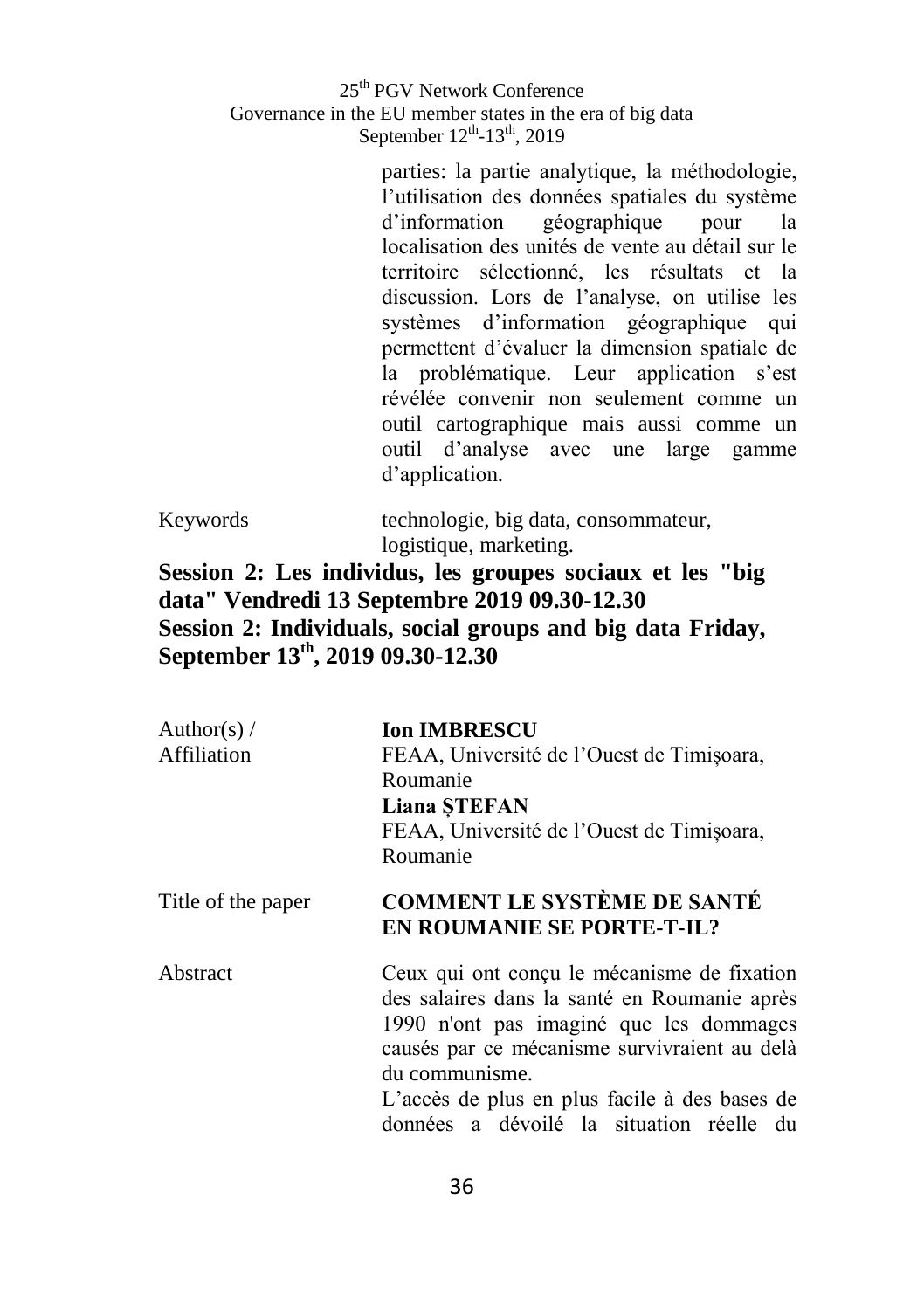|                              | 25 <sup>th</sup> PGV Network Conference<br>Governance in the EU member states in the era of big data<br>September $12^{th}$ -13 <sup>th</sup> , 2019                                                                                                                                                                                                                                                                                                                                                                                                           |
|------------------------------|----------------------------------------------------------------------------------------------------------------------------------------------------------------------------------------------------------------------------------------------------------------------------------------------------------------------------------------------------------------------------------------------------------------------------------------------------------------------------------------------------------------------------------------------------------------|
|                              | système de santé roumain, les problèmes<br>auxquels il se confronte. La perspective créée<br>par les statistiques et les chiffres est plutôt<br>sombre, parfois décourageante.<br>L'objectif de l'étude est de mettre en évidence<br>certaines caractéristiques du système de santé<br>roumain selon une approche essentiellement<br>économique et d'essayer d'imaginer des<br>solutions pour résoudre des problèmes aussi<br>pénibles pour un système qui est souvent<br>considéré appartenir à la catégorie «trop<br>malade pour lui trouver un bon remède». |
| Keywords                     | système de santé, bases de données, malade,<br>maladie.                                                                                                                                                                                                                                                                                                                                                                                                                                                                                                        |
| Author(s) $/$<br>Affiliation | Mária HOREHÁJOVÁ<br>Université Matej Bel de Banska Bystrica,<br>Slovaquie<br>Jana MARASOVÁ<br>Université Matej Bel de Banska Bystrica,<br>Slovaquie                                                                                                                                                                                                                                                                                                                                                                                                            |
| Title of the paper           | L'APPLICATION DES BIG DATA DANS<br>LE PROCESSUS D'ÉVALUATION DES<br><b>TECHNOLOGIES MÉDICALES</b>                                                                                                                                                                                                                                                                                                                                                                                                                                                              |
| Abstract                     | Les technologies Big Data sont le plus souvent<br>utilisées par les grandes sociétés dans les<br>domaines de commerce, finances, assurance<br>ou télécommunications. On connaît moins les<br>programmes d'utilisation des Big Data au<br>niveau de la prestation des services médicaux.<br>application dans<br>le<br>Leur<br>processus<br>technologies médicales<br>d'évaluation des<br>(HTA) en représente un champ de recherche<br>particulier. Selon l'Organisation Mondiale de<br>Santé (2011), le HTA constitue un processus                              |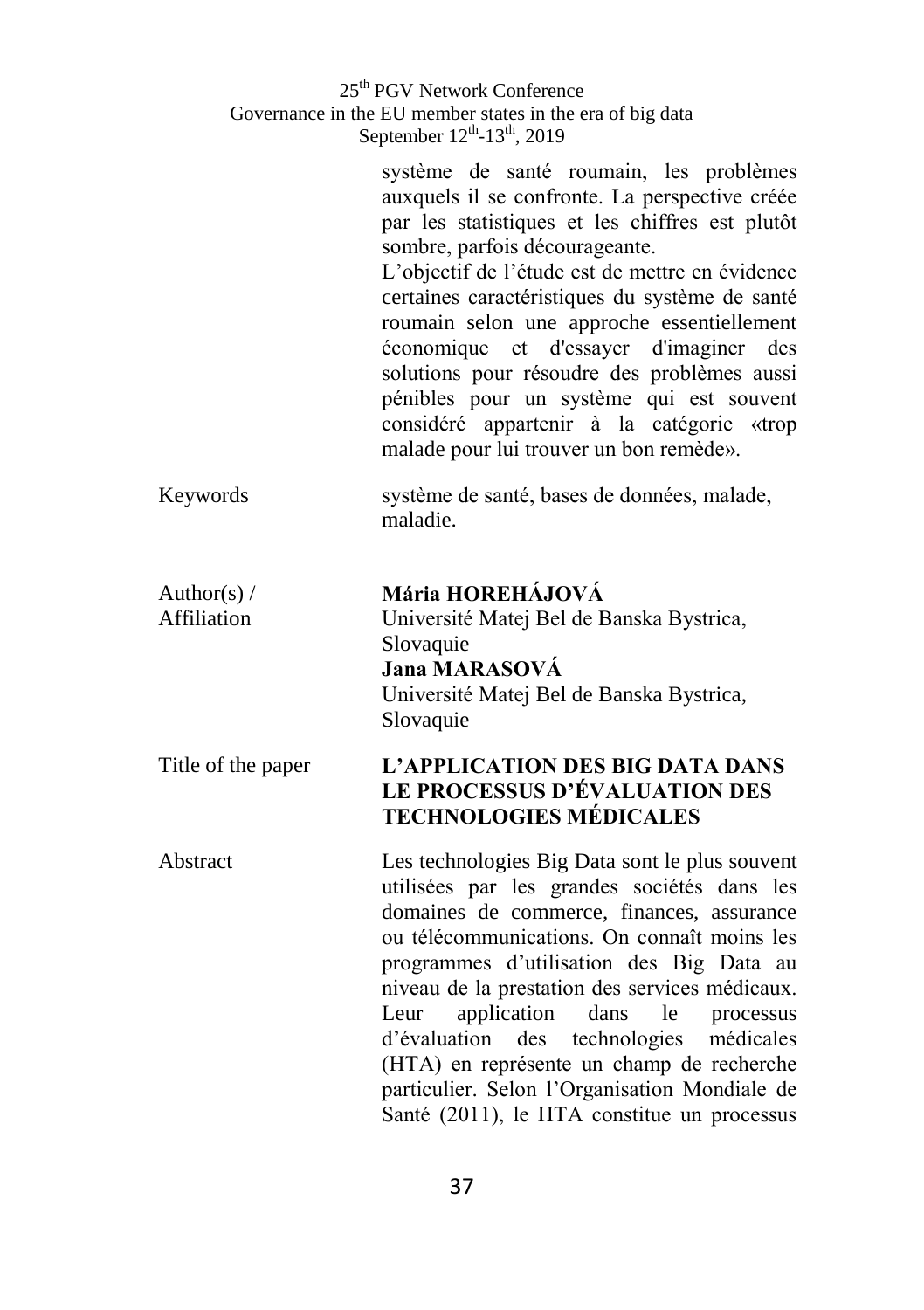multidisciplinaire visant non seulement les questions techniques, mais également des problèmes économiques, sociaux, organisationnels et éthiques liées aux technologies médicales. L'objectif principal du HTA consiste à fournir des informations sur ces dernières à tous les agents qui participent aux processus décisionnels au niveau de la prestation des services médicaux. Comme chaque décision devrait conduire à une amélioration du traitement et des soins médicaux en général, il est important qu'elle s'appuie sur les données sérieusement traitées et fiables, à un volume significatif. Les technologies Big Data s'avèrent d'être les plus appropriées à accomplir cette tâche. L'objectif de notre communication consiste à étudier les possibilités d'application des technologies Big Data au traitement des données sur la prestation des services de santé. Il vise particulièrement la situation en Slovaquie, notamment du point de vue des obstacles qui empêchent l'utilisation des Big Data dans ce pays.

| Keywords | technologie, Big Data, décision, |
|----------|----------------------------------|
|          | télécommunication, agent.        |

| Author(s) $/$      | <b>Muriel BOURDON</b>                                |
|--------------------|------------------------------------------------------|
| Affiliation        | Membre du GREG (Groupe de Recherche en               |
|                    | Gestion)                                             |
|                    | IUT2 - Université Grenoble Alpes, France             |
| Title of the paper | <b>LES BIG DATA AU SERVICE DE</b><br>L'INTERCULTUREL |

Abstract De nos jours les Big Data occupent une place considérable dans notre société. Cette collecte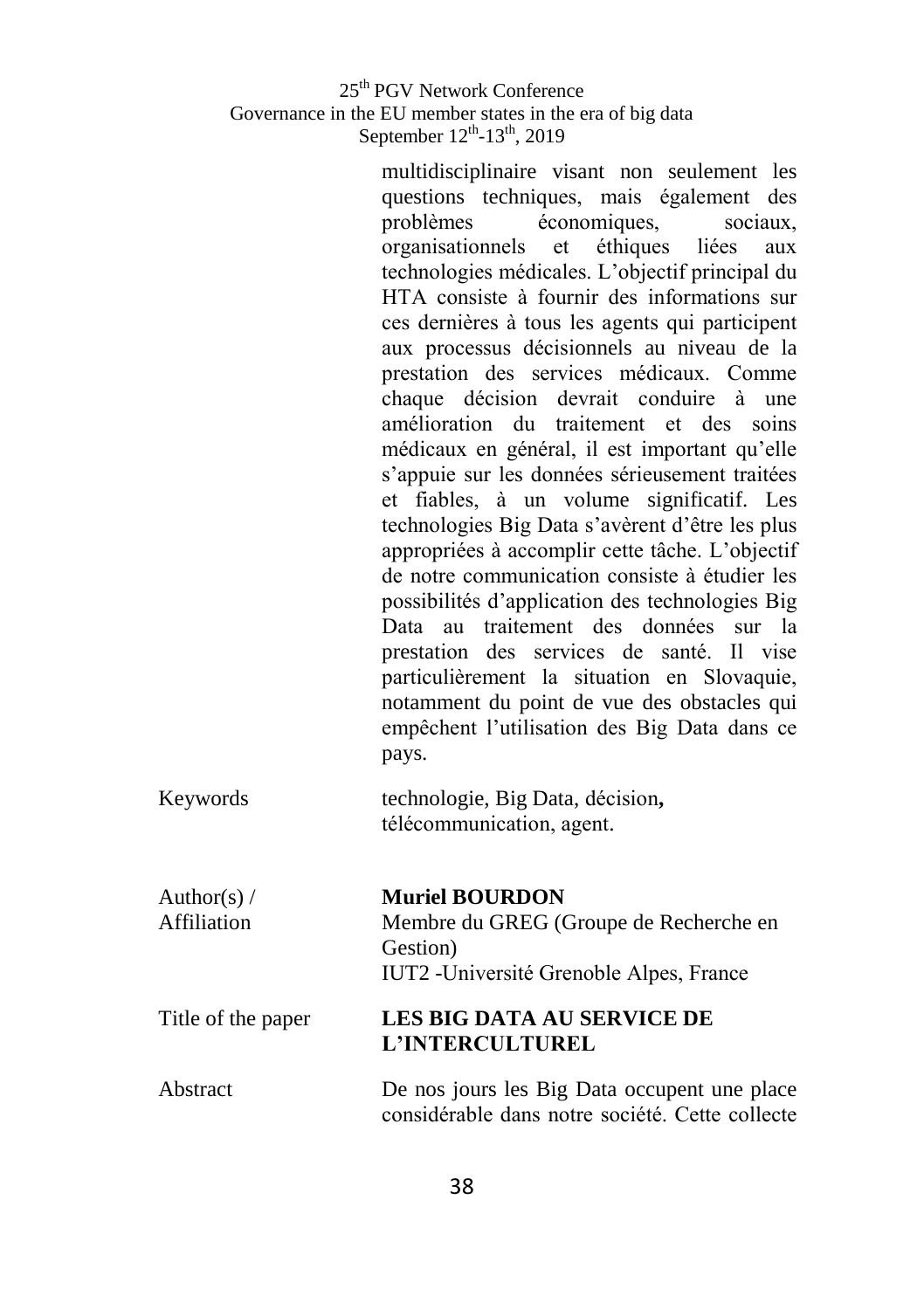massive de données vise à mieux connaitre nos comportements, à prévenir des risques et à faire plus généralement avancer la connaissance du genre humain. Nous allons donc étudier l'exemple précis d'un serious game interculturel dont le but est d'apprendre au joueur à effectuer des choix au regard des différentes cultures qu'il côtoie dans un cadre de commerce international. Le postulat d'un tel jeu est d'une part la particularité des comportements interculturels qui pèsent sur la prise de décision du joueur, d'autre part la perfectibilité de ce comportement grâce au learning by doing. Grâce à une collecte de données, les chercheurs vont ainsi mieux appréhender l'impact de la culture sur les choix du joueur. Bien qu'étant encore seulement en phase de développement, ce jeu est amené à s'adresser à une large audience, rendant ainsi possible l'utilisation du Big Data. Ce point soulève alors à terme la question de la participation à une intelligence artificielle collective dans sa dimension éthique.

#### Keywords Big Data, interculturel, serious game, intelligence artificielle.

Author(s)  $/$ Affiliation

**Ghislaine PELLAT**  Université Grenoble Alpes. France. Laboratoire CERAG **Emilie HOAREAU** Université Grenoble Alpes, France. Laboratoire CERAG

Title of the paper **COMMENT L'UTILISATION DE LA RGPD AFFECTE LE COMPORTEMENT DES CONSOMMATEURS LORS D'ACTIONS INTERNET?**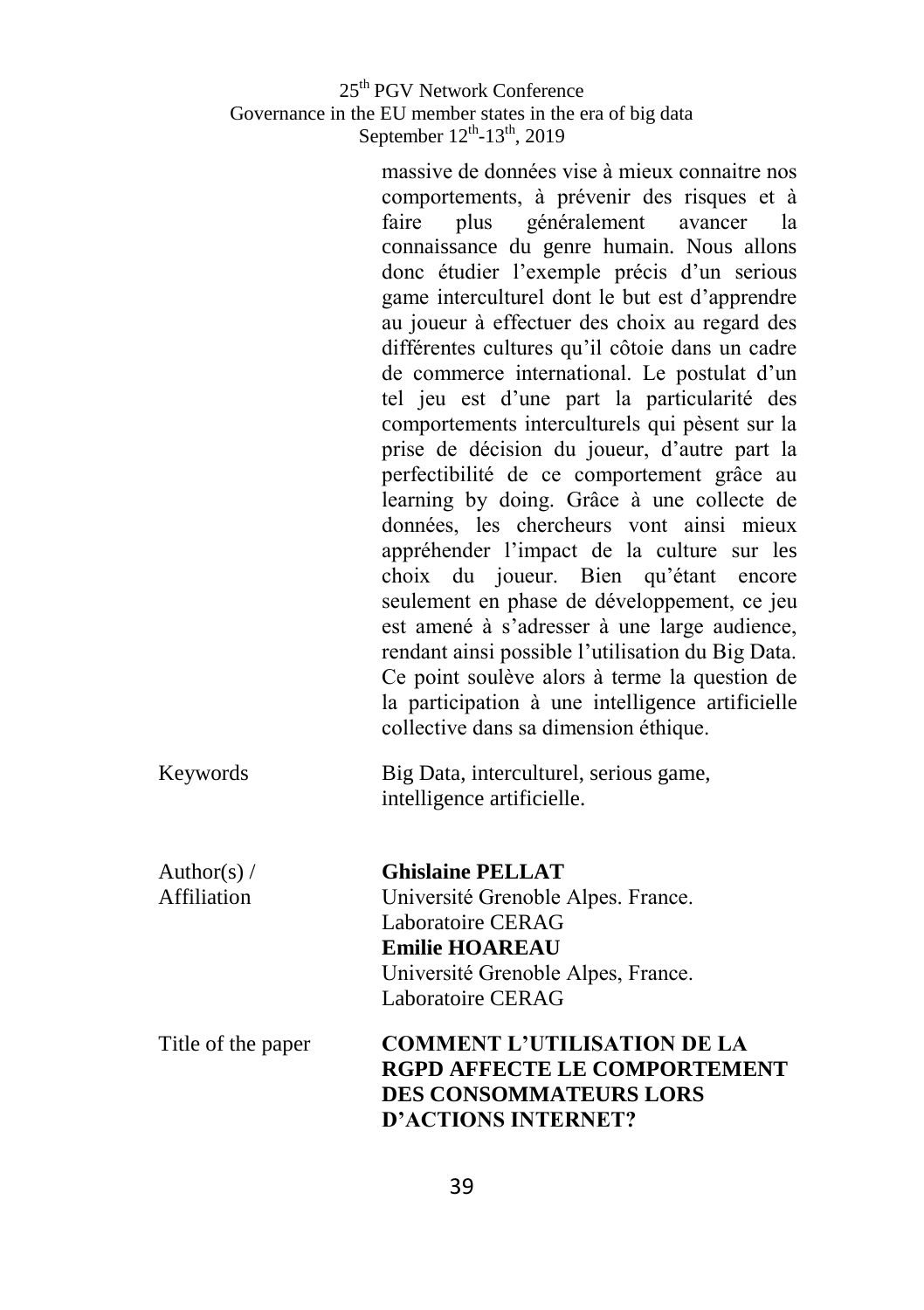Abstract La règlementation européenne relative à la protection des données personnelles pourrait être une réelle réponse à l'inquiétude des citoyens/clients vis-à-vis des opérateurs internationaux présents sur internet. L'étude exploratoire menée à l'aide d'interviews auprès de citoyens/clients révèle une méconnaissance profonde de cette initiative et trouve trois types de groupes de personnes dont les comportements vis-à-vis des pratiques internet sont bien différenciés. L'humeur de chaque individu, la familiarité de la profession avec les pratiques informatiques sont des éléments différenciateurs entre les participants à l'étude. Le traitement qualitatif des données obtenues incitent à une exploration plus systématique et quantitative. Trois personnae sont identifiés: le personna confiant et calme, le persona méfiant et irrité, et enfin le persona détaché et fataliste. Cette règlementation dont l'application est obligatoire depuis le 28 mai 2018 n'a donc pas atteint son objectif de protection des données des utilisateurs d'internet. De la formation par les instances européennes relayée par des instances locales seraient intéressantes, un effort de mise à disposition de l'information juridique est demandée par les utilisateurs. Les entreprises commerciales dont l'enjeu majeur est la réussite de l'expérience client à travers leurs contacts internet devraient trouver dans ces résultats des orientations plus didactiques avec leurs clients et profiter de la bonne image de l'initiative RGPD auprès des consommateurs pour en faire un levier différenciateur de relation individualisée et réussie avec leurs visiteurs.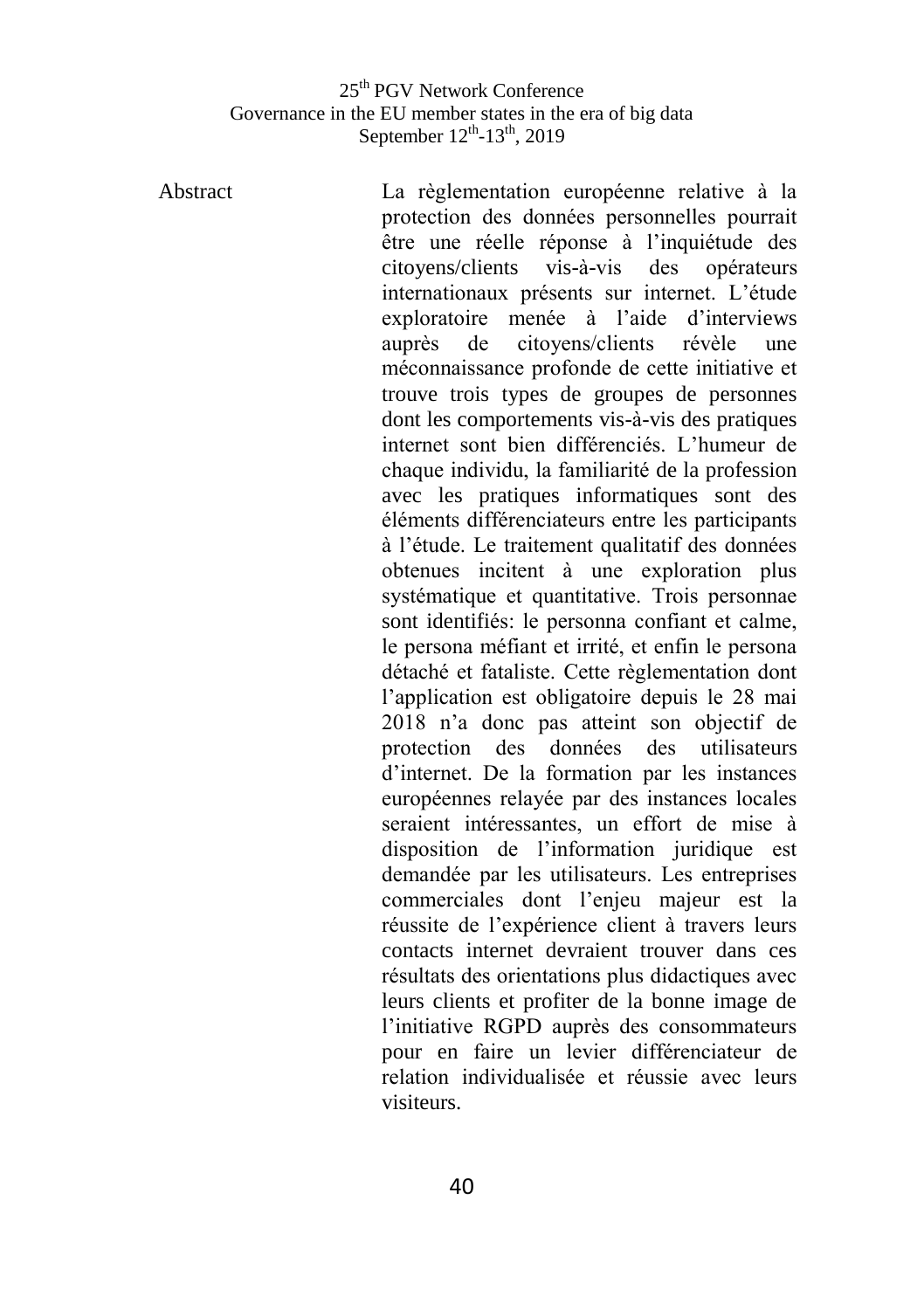Keywords RGPD, confiance, protection, pop up, attitudes clients.

Author(s) / Affiliation **Grzegorz MACIEJEWSKI Associate Professor** Market & Consumption Department, University of Economics in Katowice, Poland **Mirosława MALINOWSKA Lecturer** Market & Consumption Department. University of Economics in Katowice, Poland

### Title of the paper **USE OF BIG DATA ON THE FOOD MARKET – AREAS, APPLICATIONS, EXAMPLES**

Abstract Constant changes in consumer behaviour, which are stimulated by the set of determinants (nowadays mostly connected with ICT) require collecting a lot of data to adapt market offer to changing customers' preferences and expectations. Gathering and using the information about different consumer generations' behaviour on food market seems to be crucial in companies success. The aim of the article is to present Big Data solutions on the food market. The article is of theoretical and practical character. It is based on literature review as well as the information provided by organisations delivering reports regarding the use of Big Data on food market. The newest reports concerning grocery sector are examined. The paper can be used by researches dealing with consumer behaviour on food market. The article can also be useful for companies acting on this market aiming at optimization their offer, improvement of customer service and establishing requested customer relations for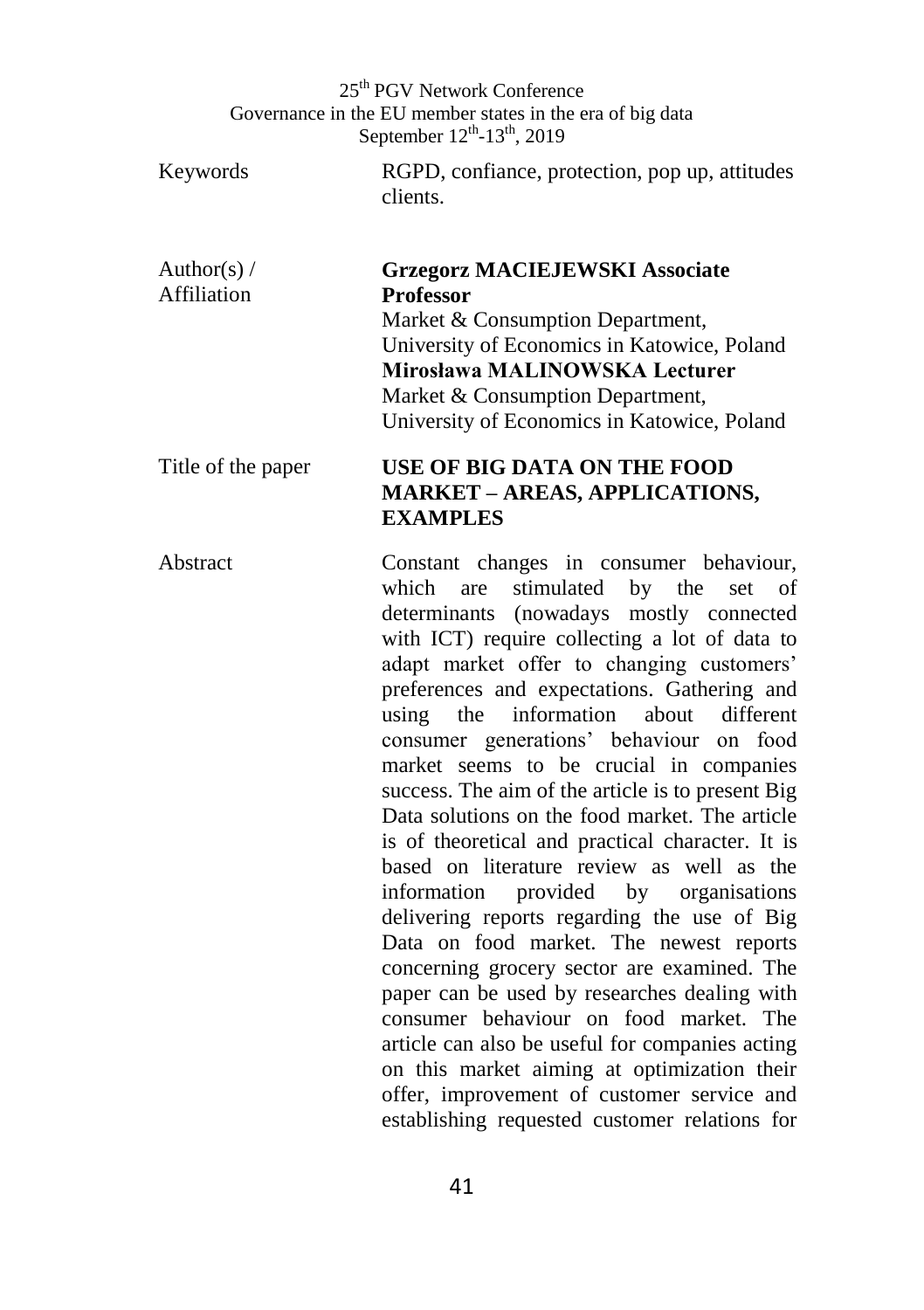future success.

Keywords Big Data, food market, consumer, retailing, gastronomy.

### Vendredi 13 Septembre 2019 /Friday, September 13<sup>th</sup>, **2019**

14.00-15.00 - Synthèse de travaux en commissions et en plénières/Summary of the work in plenary session and sections.

15.00-16.00 - Intervention de Prof. Radu Burlacu, directeur de laboratoireCERAG Grenoble/Discussion with Prof. Radu Burlacu, director of laboratory CERAG (Centre d'Etudes et de Recherches Appliquées à la Gestion, Grenoble Université Alpes. France).

"Quels sont les enjeux de la recherche universitaire et la politique des publications en Europe?/ Which are the issues for the university's research and the policy of publishing in Europe ?"

16.20-18.00 - Assémblée générale du réseau PGV et Intervention de Eric Giraudin sur le communication PGV/General Assembly of the Network and discussion with Eric Giraudin in charge of the communication of the PGV network.

18.00 - Closing the conference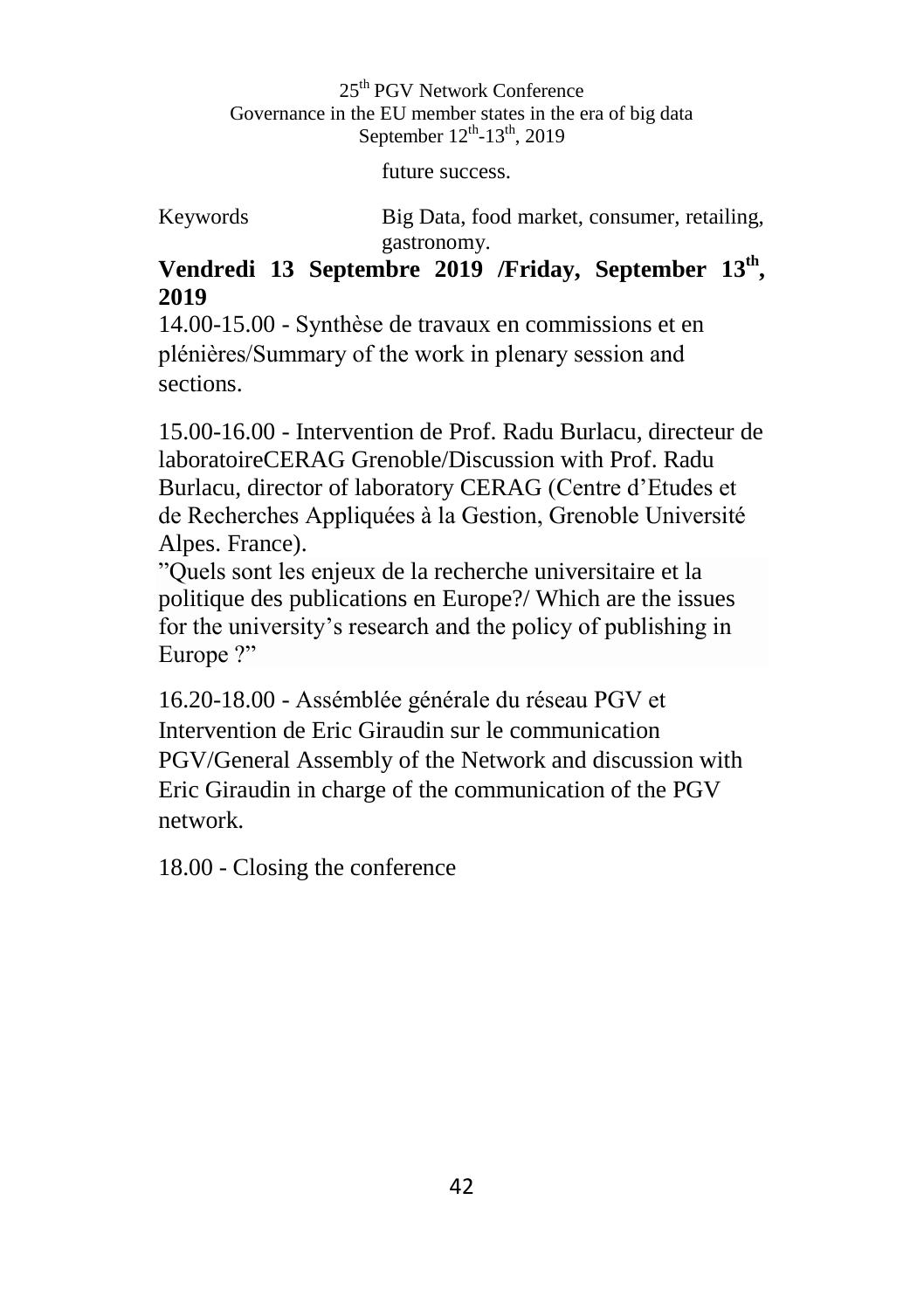